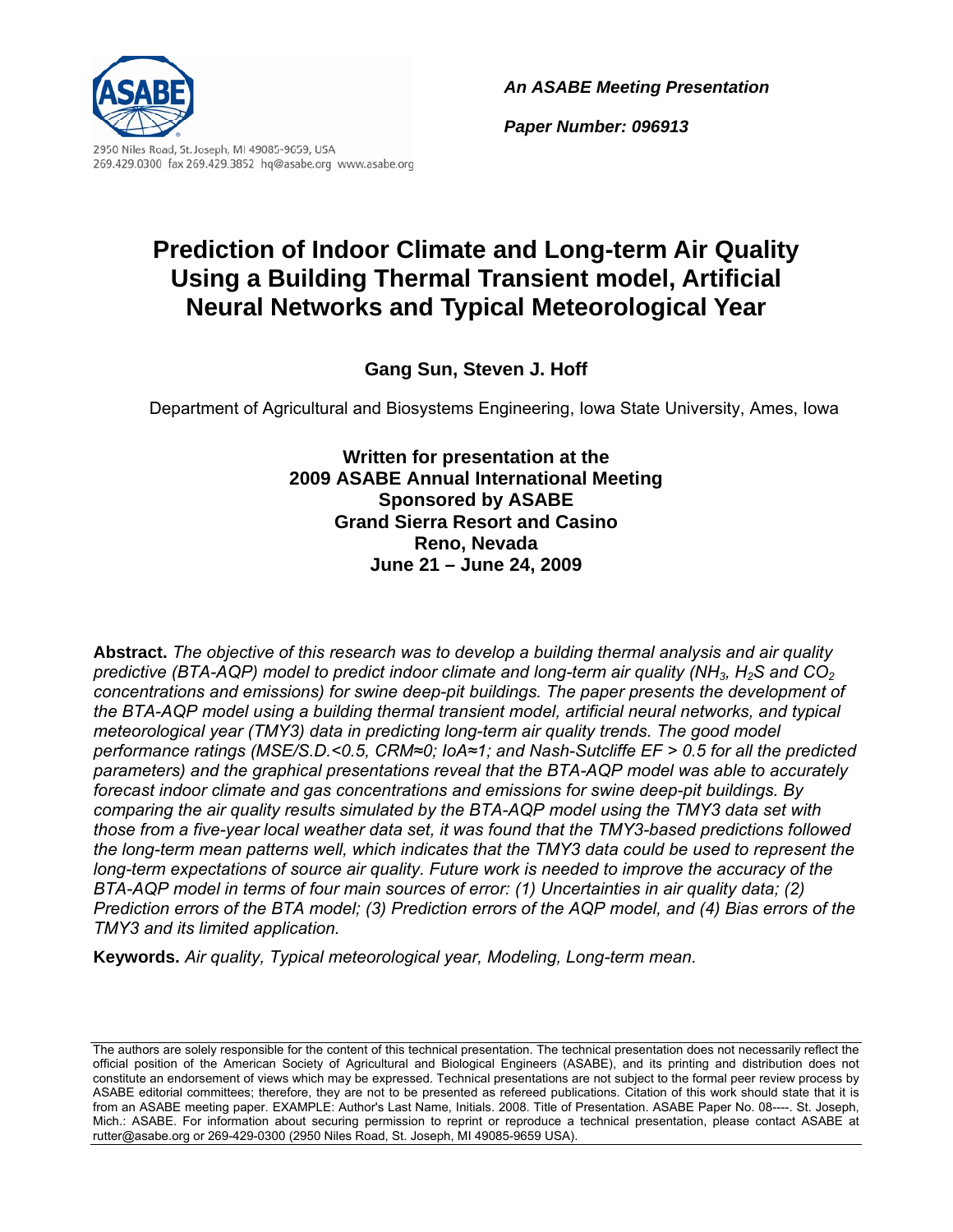## **Introduction**

Due to the absence of a nationwide monitoring network for quantifying long-term air emission inventories of livestock production facilities, state and federal regulatory agencies in the United States have identified a need for air quality predictive (AQP) models to assess the impact of annual airborne pollutants on human health, the ecological environment, and global warming. Moreover, with the increasing number of complaints and lawsuits against the livestock industry, state planners, environment scientists and livestock producers also need AQP models to determine science-based setback distances between animal feeding operations and neighboring residences as well as evaluate relevant emission abatement strategies. Most of the AQP models proposed so far use mass balance equations to describe the mechanisms of gaseous emissions, estimate their characteristic and amount at each transformation stage, and forecast gas release from animal production sites (Aarnink et al., 1998; Ni et al., 2000; Kai et al., 2006). Source odor and gas concentrations and emission rates are very difficult to model because they are highly variable with time of day, season, weather conditions, building characteristics, ventilation rate, animal growth cycle, and manure handling method. Thus, the whole modeling process can be regarded as a complicated dynamic system with many nonlinear governing relationships. Also, there still exist some circumstances of gaseous emissions that cannot be explained with our current limited scientific understanding. On the contrary, neural network modeling techniques, unlike the traditional methods based on physical principles and detailed prior knowledge of the modeling structure, are able to capture the interactions of numerous multivariate parameters, learn the relationships between input and output variables, and give quite satisfying prediction results. Sun et al. (2008a) developed backpropagation and generalized regression neural network models to predict diurnal and seasonal gas and  $PM_{10}$ concentrations and emissions from swine deep-pit finishing buildings. It was found that the obtained forecasting results of the neural network models were in good agreement with actual field measurements, with coefficient of determination values between 81.2% and 99.5% and very low values of systemic performance indices. The promising results from this work indicated that artificial neural network technologies were capable of accurately modeling source air quality within and emissions from these livestock production facilities.

Although AQP models can be used as a useful tool to forecast air quality over a time period that are beyond an actual monitoring period, the main input variables for the model must be known which requires field measurements. These variables include indoor environment (indoor, inlet and exhaust temperature and relative humidity), outdoor climate conditions (outdoor temperature, relative humidity, wind speed, wind direction, solar energy and barometric pressure), pig size and density (animal units), building ventilation rate, animal activity, overall management practices, and properties of the stored manure, to name a few. Sun et al. (2008b) performed a multivariate statistical analysis and identified four significant contributors to the AQP models: outdoor temperature, animal units, total building ventilation rate, and indoor temperature. The purpose of introducing fewer uncorrelated variables to the models is to reduce model structure complexity, eliminate model over-fitting problems, and minimize field monitoring costs without sacrificing model predictive accuracy. Conducting long-term field measurements of the identified four variables using current engineering approaches are still time consuming and expensive. Therefore, making use of simulation programs is a good alternative to obtain the required significant input variables for AQP models.

The objective of this research is to predict indoor climate and long-term air quality ( $NH<sub>3</sub>$ , H<sub>2</sub>S and  $CO<sub>2</sub>$  concentrations and emissions) for swine deep-pit finishing buildings using a transient building thermal analysis and air quality predictive (BTA-AQP) model and a typical meteorological year data base.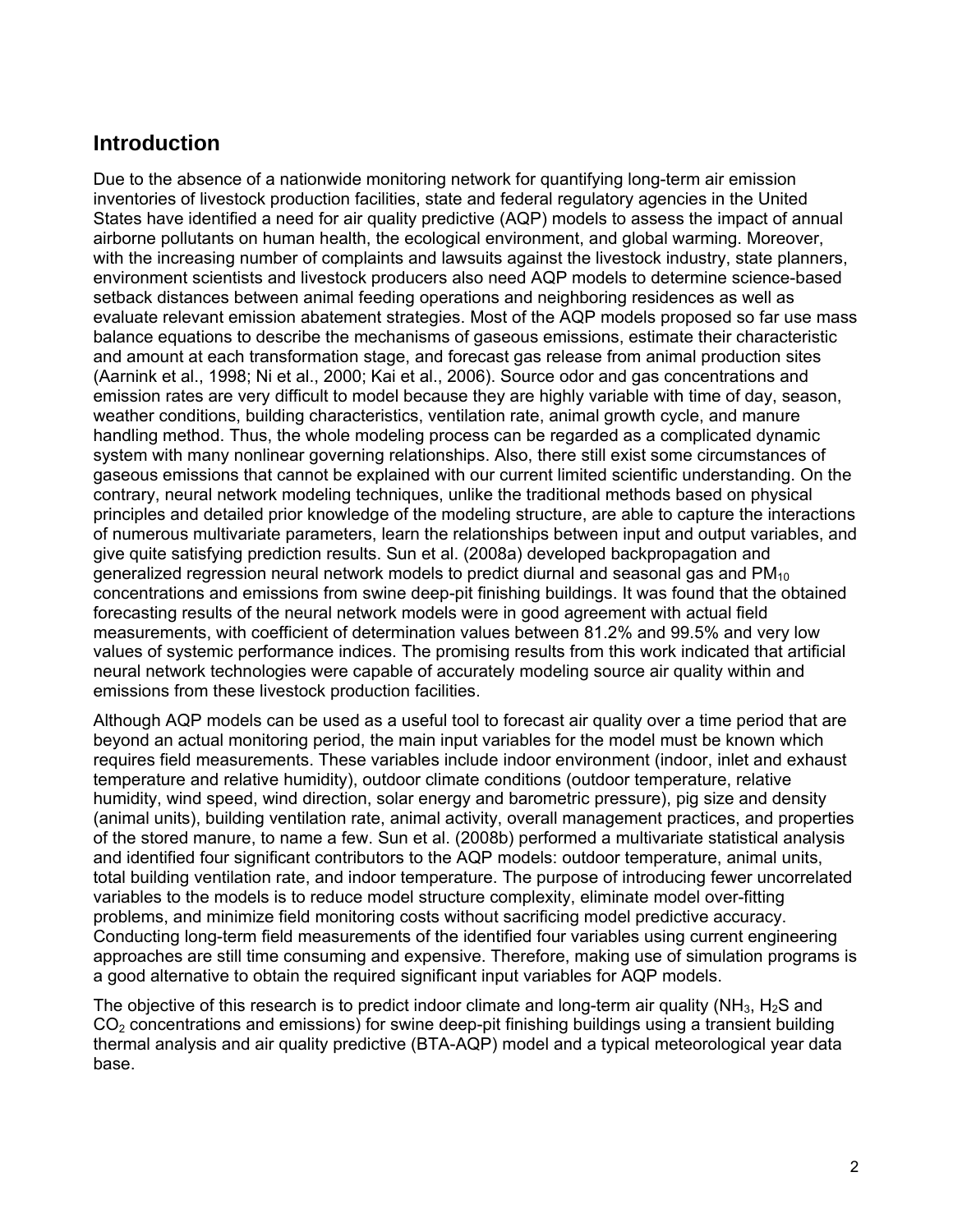## **Materials and Methods**

## *Long-term Air Quality Prediction Method*

Long-term air quality predictions can be separated into three components as shown in Figure 1: the building thermal analysis (BTA) model, the air quality predictive (AQP) model, and a typical meteorological year (TMY3) database (NSRDB, 2008). Specifically, a lumped capacitance model was developed to study the transient behavior of indoor air temperature and ventilation rate according to the thermo-physical properties of a typical Iowa swine building, a typical set-point temperature scheme, a typical fan staging scheme, transient outside temperature, and the heat fluxes from pigs and supplemental heaters. The obtained indoor room temperature and ventilation rate combined with animal growth cycle, in-house manure storage level, and typical meteorological year (TMY3) data were fed into the generalized regression neural network (GRNN) air quality predictive model to calculate average yearly ammonia, hydrogen sulfide and carbon dioxide concentrations and emission rates. The TMY3 data used for this research project consists of representative hourly solar radiation and meteorological values for a 1-year period in Des Moines, Iowa, about 100 kilometers away from the swine deep-pit finishing facility where field data was collected (calendar year 2003 data collection). Animal growth cycle includes pig number and average pig weight in the room, which were used to estimate total animal units (AU). The total AU was obtained by dividing the total pig weight by 500 kg animal live weight. In-house manure storage level was considered as an additional input variable representing a deep-pit system for the AQP model.



Figure 1. Scheme of the BTA-GRNN-AQP model (Tin: indoor temperature (°C); VR: ventilation rate ( $\text{m}^3$ s<sup>-1</sup>); AU: animal unit; Tout: outside temperature (°C), Level: in-house manure storage level (m)).

## *Description of field measurements*

Two identical deep-pit swine finishing buildings located in central Iowa were monitored for a 15 month sampling period in order to obtain long-term gas concentrations and emissions (Jan 2003 – March 2004). Each building was 60 m long and 13 m wide, which can house 960 finishing pigs from ~20 to 120kg. Slurry was collected in a 2.4-m-deep pit below a fully slatted floor and was stored for one year. Once a year in the fall, the under-floor deep pit was emptied and the slurry was injected to nearby cropland as a fertilizer source.

The real-time gas concentrations and emission rates, environmental data, and building ventilation rate were measured by a mobile emission laboratory (MEL) that included a gas sampling system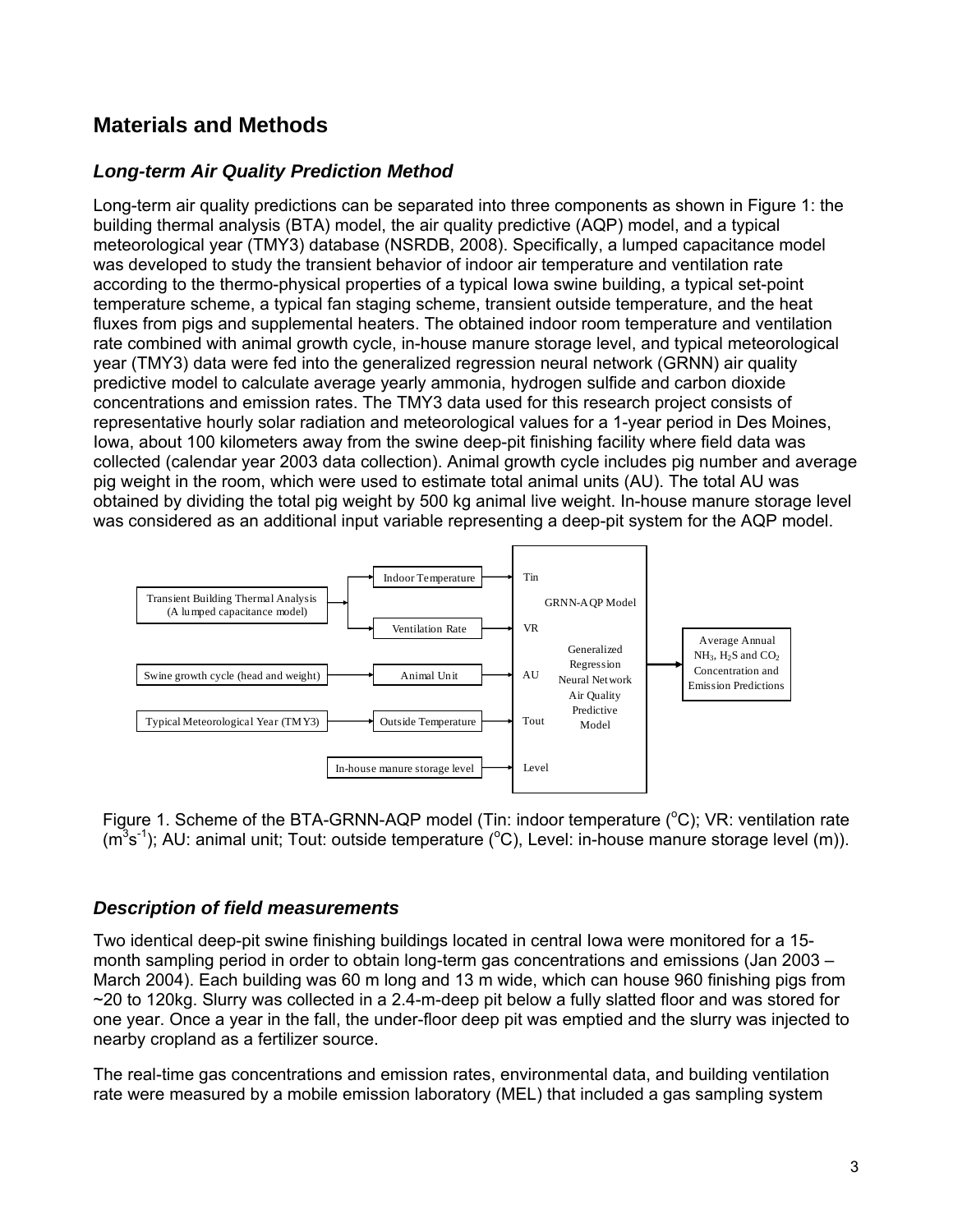(GSS), a computer-based data acquisition system, gas analyzers, environmental instrumentation, standard gas calibration cylinders, and other supplies. Gas concentrations from multiple sampling locations within the swine building were quantified with a chemiluminescence  $NH<sub>3</sub>$  analyzer (Model 17C, Thermal Environment Instruments, Franklin, MA), a pulsed fluorescence SO<sub>2</sub> detector (Model 45C, Thermal Environment Instruments, Franklin, MA), and two photoacoustic infrared  $CO<sub>2</sub>$ analyzers in the range from 0 to 2,000 and 10,000 ppm (Model 3600, Mine Safety Appliances CO., Pittsburg, PA). A three-way solenoid system was used to automatically switch between 12 measuring locations with 10-min sampling intervals and sequentially delivered gas from each location to the gas analyzers. Therefore, gas samples were taken during twelve, 120-min measurement cycles per day. Details of the monitoring method and QA/QC can be found in Heber et al. (2006). Climate parameters (temperature, relative humidity, and static pressure) and total building ventilation rate were also simultaneously monitored. The total ventilation rate was measured by recording the on/off status of four single-speed tunnel fans and the on/off status along with fan rpm levels for all variable speed fans. The ventilation rate of each fan was obtained in situ using a FANS unit where calibration equations were developed as a function of static pressure and fan rpm levels for variable speed fans. Gas emission rates were determined by multiplying fan airflow rate by representative gas concentration differences between inlet and outlet for all fans operating at any given time.

## *Transient BTA model development*

A generalized lumped-capacity model (Sun and Hoff, 2009) was used to predict inside barn temperature changes as a function of outdoor temperature, animal unit, supplemental heat, the building envelope thermal characteristics, and the ventilation staging system for the monitored barn described above. In general, this model was developed from the following;

$$
\frac{dU}{dt} = Energy_{in} - Energy_{out} \tag{1}
$$

where

*U* = internal energy of the air mass inside the barn, J.

$$
= m C_{p,air} T_{in,i}
$$

*m*= mass of air inside barn, kg.

$$
= \rho_{air} V
$$

 $\rho_{\textit{air}}$ = inside air density (an assumed constant of 1.20 kg/m<sup>3</sup>).

 $V =$  volume of airspace in barn,  $m<sup>3</sup>$ .

 $C_{p,air}$  = specific heat of air (an assumed constant of 1006 J/kg- $\rm ^{o}C$ ).

 $T_{in,i}$  predicted inside barn temperature at current time i,  $^{\circ}$ C.

*t*= time, s.

Assuming that the mass (*m*) and specific heat (*Cp,air*) are constant results in;

$$
\frac{dT_{in,i}}{dt} = \frac{\{Energy_{in} - Energy_{out}\}}{\rho_{air}VC_{pair}}
$$
\n(2)

The energy inputs (*Energyin*) considered with this BTA model include sensible heat gained from the animals (*qanimals*) and any supplemental heat input (*qheater*) required to maintain a desired set-point temperature inside the barn. The losses (*Energyout*) considered with this BTA model include net envelope losses (*BHLF(Tinside-Tout)*) and net enthalpy losses from the ventilation air (*VRρairCp,air(Tinside-*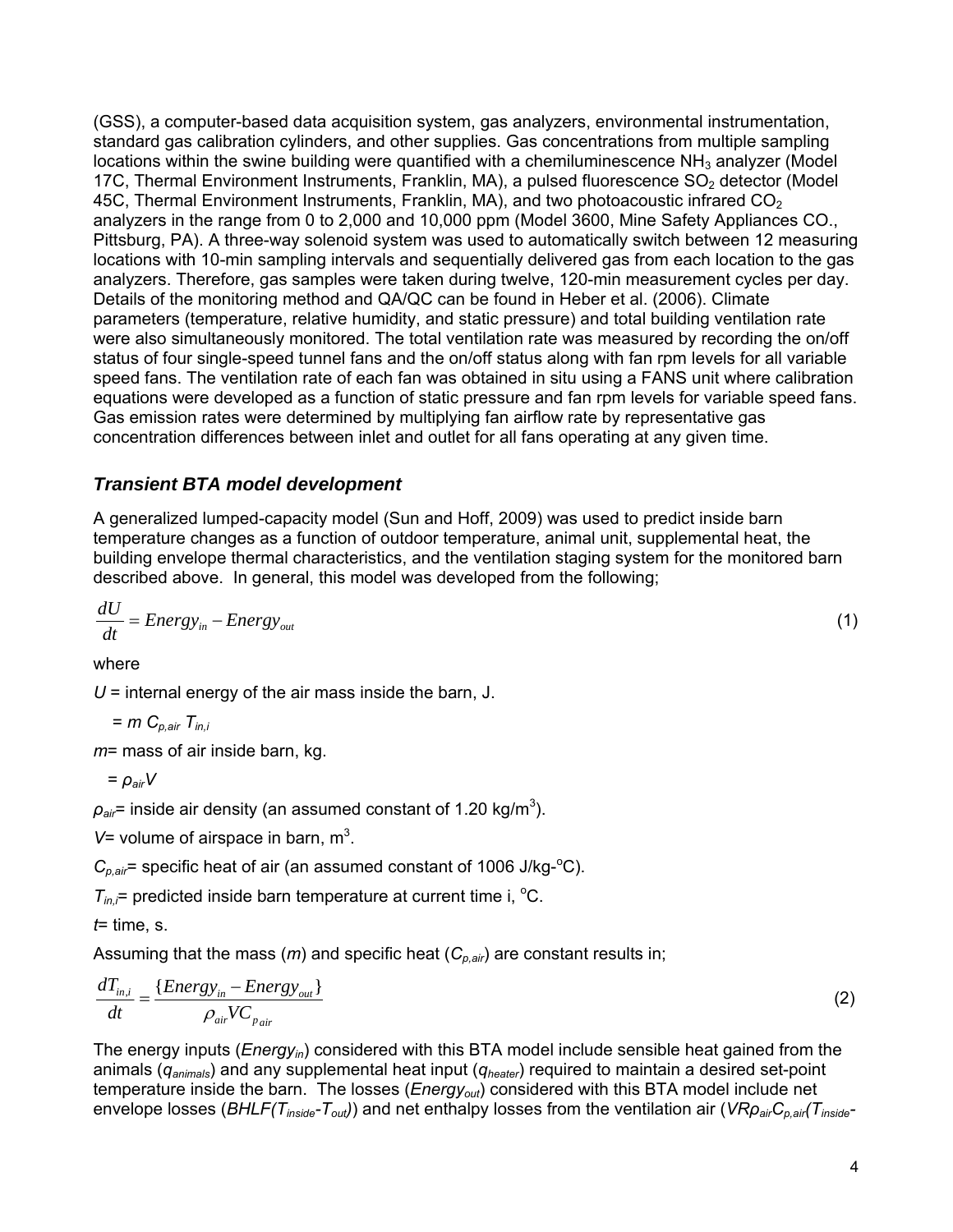*Tout)*. Integrating equation 2 results in the following generalized lumped-capacity BTA model used for this research;

$$
T_{in,i} = T_{in,i-1} + \frac{\left\langle q_{\text{animals}} + q_{\text{heater}} - \left[ VR\rho_{\text{air}}C_{\text{pair}}(T_{in,i-1} - T_{\text{out}}) + BHLF(T_{in,i-1} - T_{\text{out}}) \right] \right\rangle^* \Delta t}{\rho_{\text{air}}VC_{\text{pair}}\beta}
$$
(3)

where;

 $T_{in,i-1}$ = predicted inside barn temperature at previous time i-1 (=t- $\Delta t$ ), °C.

*qanimals*= sensible heat produced by the pigs, J/s.

*qheater*= sensible heat produced by supplemental heaters, J/s.

 $VR =$  current ventilation rate,  $m^3/s$ .

 $T_{out}$ = outside air temperature,  $^{\circ}$ C.

BHLF= building heat loss factor, J/s-<sup>o</sup>C.

*∆t*= time increment used in transient analysis, s, which was fixed at 360 s.

*β*= a building dampening factor (dimensionless).

The building dampening factor *β* was required to dampen erratic and unrealistic changes between inside barn temperature predictions with adjacent time steps. After several iterations by trial and error, a dampening factor of *β*=5 was chosen for this project. Other barn styles that differ in overall heat capacity would be expected to have a different dampening factor although in general most animal production housing systems have similar thermal properties.

The lumped capacitance BTA model was able to determine the time dependence of indoor temperature within a negative-pressure, mechanically ventilated building and take into account the heat transfer through the components of the building structure and the ventilation system, set point temperature, transients of outdoor climate, the presence of different sensible heat sources inside the building, and the inertia of the transient system. To simply the modeling process, the following assumptions were introduced:

- The thermal stratification of indoor air has been neglected, i.e., the indoor temperature is uniform at any location inside the building.
- Radiation exchange between the pigs and the surroundings is included within the overall pig sensible heat production available from published data.
- The heat fluxes across the structure have been considered unidirectional.
- Constant thermal properties have been considered.
- $\bullet$  The heating medium is not compressible.

Table 1 gives the approximate building heat loss factor (BHLF) for the deep-pit swine building used for the field measurements. Each end wall has one 0.9x2.1 m steel insulated door. The lower 0.9 m wall consists of 203 mm thick concrete with the balance 38x90 mm wood stud construction 0.4 m oncenter, 19 mm thick plywood interior, steel outer siding and the cavity filled with fiberglass batt insulation. Each sidewall has 0.9 m lower portion of 203 mm concrete and 38x90 mm stud construction 406 mm on-center with a 1.5 m tall two-layer curtain. The interior ceiling was flat consisting of a flexible woven material of inconsequential thickness, rafters spaced 1.22 m on-center, with the balance filled with 254 mm of blown-in cellulose insulation. The top chord of the rafters was covered with conventional steel roofing.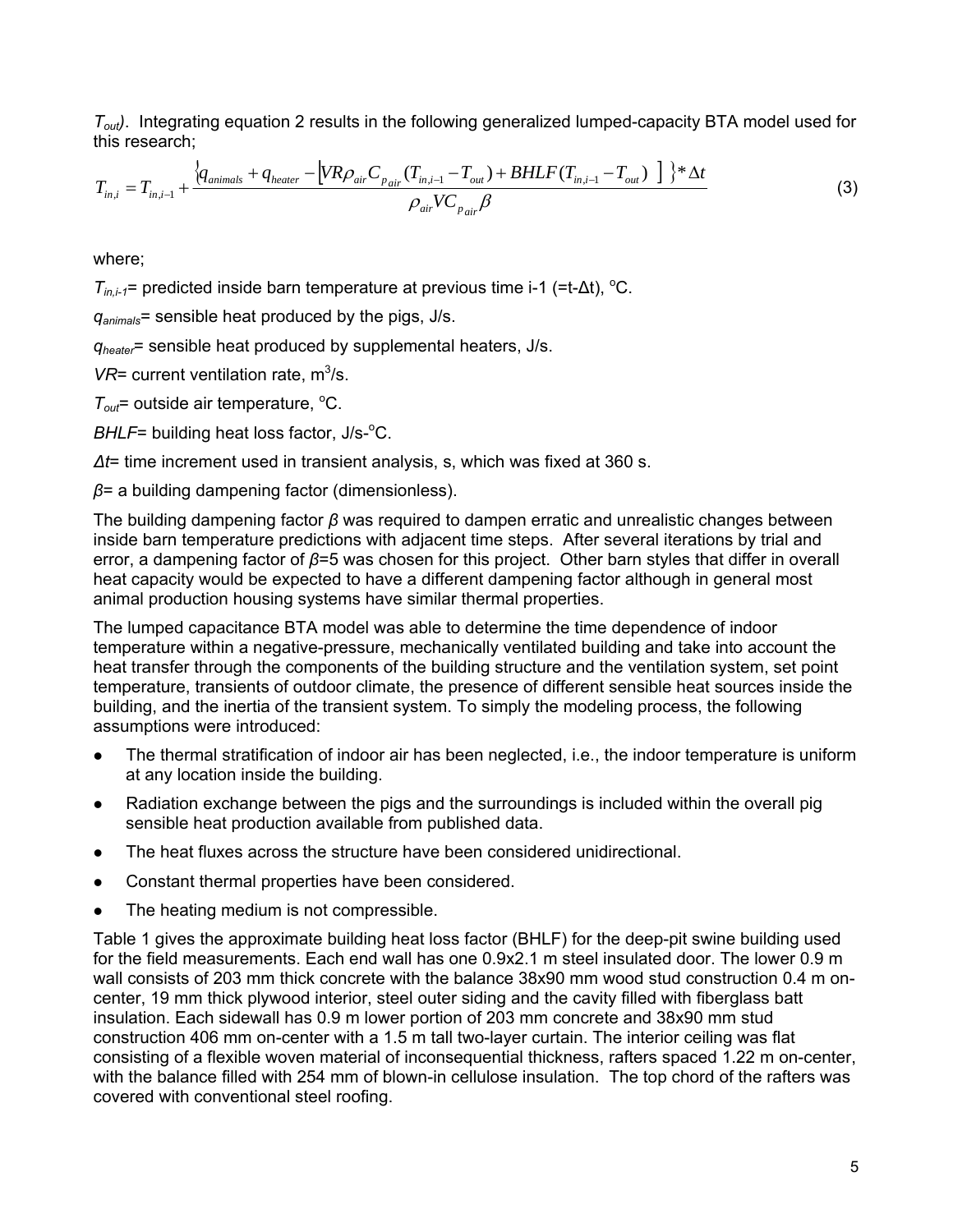As shown in table 1, the total barn BHLF was  $965.1$  W/ $^{\circ}$ C with the ceiling, curtains and building length perimeter accounting for the majority. The maximum heat loss component (17.9% of the overall BHLF) was the curtain component of the side walls, followed by the building length perimeter (16.1 %) and ceiling (15.0%).

| rable 1. Dununiy neat 1055 lactor for a typical deep-pit swine bununiy. |      |                  |                   |                     |                    |           |
|-------------------------------------------------------------------------|------|------------------|-------------------|---------------------|--------------------|-----------|
|                                                                         |      | H or W           | Area              | R-Values            | <b>BHLF</b>        | Component |
| Component                                                               | (m)  | (m)              | (m <sup>2</sup> ) | $(^{\circ}C-m^2/W)$ | $(W/ {}^{\circ}C)$ | $(\%)$    |
| Ceiling                                                                 | 59.7 | 12.8             | 764.8             | 5.28                | 144.8              | 15.0      |
| SW1 lower                                                               | 59.7 | 0.9              | 54.6              | 1.41                | 38.8               | 4.0       |
| SW1 upper                                                               | 59.7 | 1.5              | 91.0              | 0.53                | 172.3              | 17.9      |
| SW <sub>2</sub> lower                                                   | 59.7 | 0.9              | 54.6              | 1.41                | 38.8               | 4.0       |
| SW2 upper                                                               | 59.7 | 1.5              | 91.0              | 0.53                | 172.3              | 17.9      |
| EW <sub>1</sub>                                                         | 12.8 | 2.4              | 30.1              | 3.52                | 8.6                | 0.9       |
| EW1 door                                                                | 0.0  | $1.2 \times 0.9$ | 1.1               | 0.53                | 2.1                | 0.2       |
| EW <sub>2</sub>                                                         | 12.8 | 2.4              | 30.1              | 3.52                | 8.6                | 0.9       |
| EW <sub>2</sub> door                                                    | 0.0  | $1.2 \times 0.9$ | 1.1               | 0.53                | 2.1                | 0.2       |
| Perimeter 1                                                             | 59.7 |                  |                   | $2.60^{[a]}$        | 155.2              | 16.1      |
| Perimeter <sub>2</sub>                                                  | 12.8 |                  |                   | 2.60                | 33.3               | 3.4       |
| Perimeter 3                                                             | 59.7 |                  |                   | 2.60                | 155.2              | 16.1      |
| Perimeter 4                                                             | 12.8 |                  |                   | 2.60                | 33.3               | 3.4       |
| <b>Total Barn BHLF</b><br>965.1                                         |      |                  |                   |                     |                    |           |

|  |  |  | Table 1. Building heat loss factor for a typical deep-pit swine building. |
|--|--|--|---------------------------------------------------------------------------|
|  |  |  |                                                                           |

[a] The unit for the perimeter heat loss factor is W/m-C.

The ventilation system of the monitored building consisted of nine stages with eight fans having four different diameters (46, 61, 91, and 122 cm). These fans (table 2) were operated automatically to maintain an operator desired inside climate according to the difference between indoor air temperature and set point temperature (SPT). The ventilation rates for each fan used in the BTA model were downgraded to 85% of their published capacity due to the fact that fan field performance can be negatively affected by a variety of factors including dust accumulation on fan shutters and blades, loose fan belts, and changing power supply to the fans. Also, the airflow rate capacity for each of the three 122 cm fans (fans 6, 7, and 8) needed to be further corrected because of the influence of high operating static pressures when these fans were used. A value of 80% of the "freeair condition" value (8.82 m<sup>3</sup>/s) for each 122 cm fan was used in the BTA model.

|                           | Table 2. Fan type and airflow rate used for the swine deep-pit building. <sup>[a]</sup> |                 |           |                 |
|---------------------------|-----------------------------------------------------------------------------------------|-----------------|-----------|-----------------|
|                           |                                                                                         |                 | 85% of    |                 |
|                           |                                                                                         | Rate            | Rate      | 122cm Fan       |
| Fan                       | Fan Diameter (cm)                                                                       | $(m^3\!/\rm s)$ | $(m^3/s)$ | added $(m^3/s)$ |
| PF $(1,2)$ <sup>[b]</sup> | 46                                                                                      | 1.06            | 0.90      | -               |
| SF (3), TF (4)            | 61                                                                                      | 2.83            | 2.41      |                 |
| TF(5)                     | 91                                                                                      | 4.96            | 4.21      | -               |
| TF (6, 7, 8)              | 122                                                                                     | 10.38           | 8.82      | 7.06            |

[a] PF: Pit Fan; SF: Side Wall Fan; TF: Tunnel Fan.

<sup>[b]</sup> Number in parenthesis indicates the number of the fans used.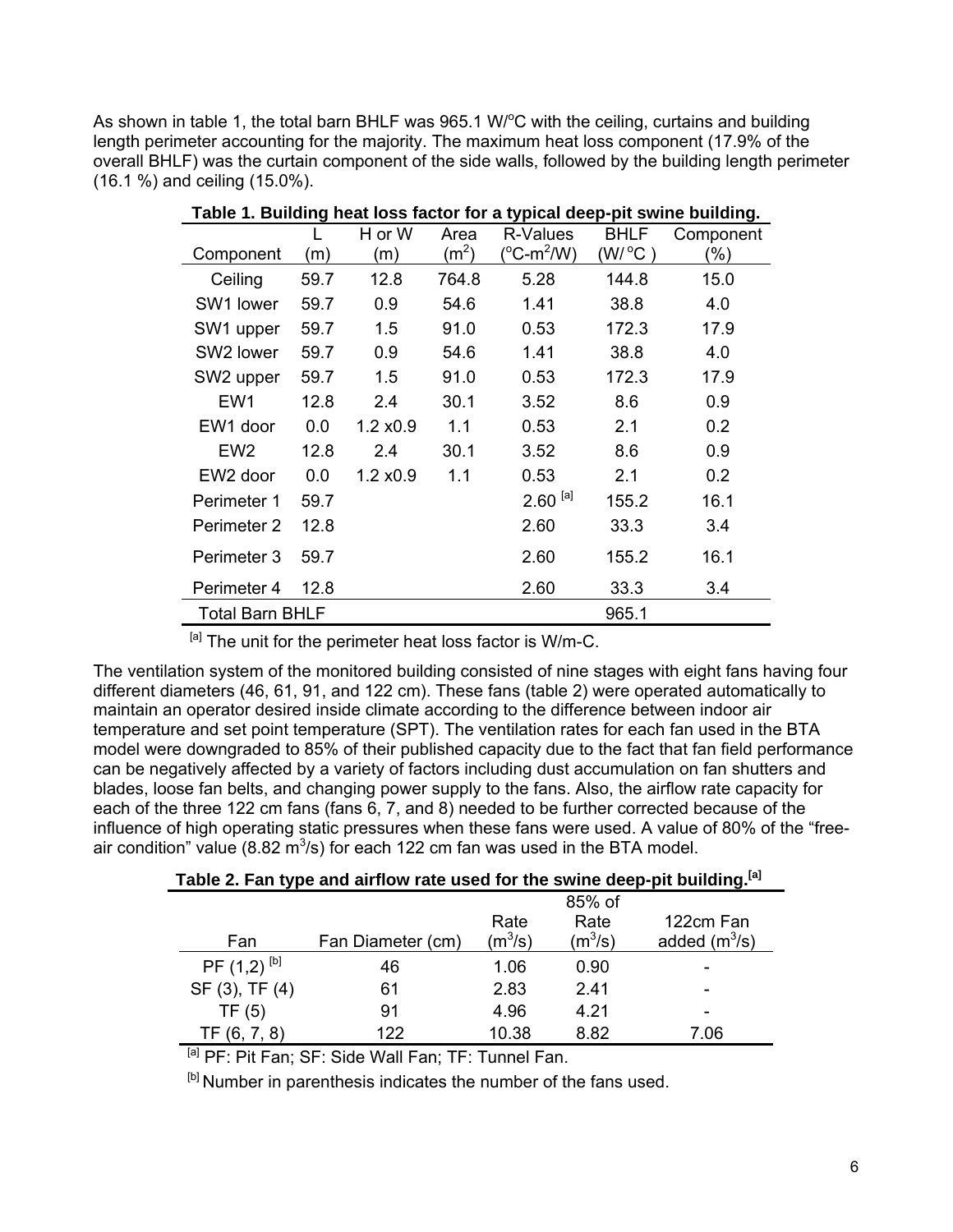Table 3 outlines the fan staging scheme for the swine deep-pit building used for field monitoring. Fan stages 0 and 1 consisted of variable-speed fans 1 to 4 (two pit fans, one side wall fan, and one tunnel fan). These fans operated continuously at stages 0A-0B and 1A-1B when the temperature difference between indoor air temperature and the SPT fell into a range of -0.3 to 0.6 °*C* and 1.1 to 1.7°*C* , respectively; while higher stage fans (single-speed fans) were activated gradually with increased temperature differences until the maximum fan stage 9 was achieved, e.g., the pit fans 1 and 2 and tunnel fans 5 to 7 turned on when the temperature difference reached 6.1°*C* .

| ືອື່           |                                 |           |                         |  |  |
|----------------|---------------------------------|-----------|-------------------------|--|--|
|                |                                 | Rate      | <b>Activation Delta</b> |  |  |
| Stage          | Fan ON                          | $(m^3/s)$ | $(^{\circ}C)$           |  |  |
| 0A             | PFs-1,2 at 65% VFC              | 1.17      | $-0.3$                  |  |  |
| 0 <sub>B</sub> | PFs-1,2 at 100% VFC             | 1.81      | 0.6                     |  |  |
| 1A             | PFs-1,2; SF-3, TF-4 at 70% VFC  | 5.17      | 1.1                     |  |  |
| 1B             | PFs-1,2; SF-3, TF-4 at 100% VFC | 6.62      | 1.7                     |  |  |
| 2              | PFs-1,2; TF-3,5                 | 8.42      | 2.2                     |  |  |
| 3              | PFs-1,2; SF-3; TF-4, 5          | 10.83     | 3.3                     |  |  |
| 4              | PFs-1,2; TF-5,6                 | 13.08     | 4.4                     |  |  |
| 5              | PFs-1,2; TF-5, 6, 7             | 20.14     | 6.1                     |  |  |
| 6              | PFs-1,2; TF-4,5,6,7,8           | 29.60     | 7.8                     |  |  |

|  |  | Table 3. Fan staging scheme for the swine deep-pit building. [a] |  |  |  |
|--|--|------------------------------------------------------------------|--|--|--|
|--|--|------------------------------------------------------------------|--|--|--|

<sup>[a]</sup> Delta T is equal to Tin-SPT. Tin: indoor temperature. VFC: ventilation full capacity.

The SPT was set at 23.3  $\degree$ C when pigs entered ( $\sim$  20 kg). This SPT was reduced manually by the producer about 0.2 °*C* every Monday until a lower limit of 20 °*C* was reached.

Typically, one complete growth production cycle (~20 to 120 kg) was 140 days or about 4.5 months. The sensible heat fluxes from the pigs were calculated by multiplying sensible heat production (SHP/kg) at a specific temperature by the total pig weight (Albright 1990). Moreover, the swine buildings monitored were equipped with a 14.7 kW supplemental heating system for cold weather make-up energy.

### *Neural Network Air quality model*

Modeling source air quality in a swine deep-pit building is a complicated dynamic system with many nonlinear governing relationships. Moreover, there still exist some circumstances of gaseous emissions that cannot be explained with our current limited scientific understanding. Therefore, a black-box modeling approach using artificial neural networks (ANN) would be a potential method for handling air quality predictions. Black-box models do not need detailed prior knowledge of the structure and different interactions that exist between important variables. Meanwhile, their learning abilities make the models adaptive to system changes. Recently, there has been an increasing amount of applications of ANN models in the field of atmospheric pollution forecasting (Hooyberghs et al., 2005; Grivas et al., 2006; Sousa et al., 2007; Sun et al., 2008a). The results show that ANN black-box models are able to learn nonlinear relationships with limited knowledge about the process structure.

Sun et al. (2008a) employed backpropagation neural network (BPNN) and generalized regression neural network (GRNN) techniques to model gas and  $PM_{10}$  concentrations and emissions generated and emitted from a swine deep-pit finishing building. The obtained BPNN and GRNN predictions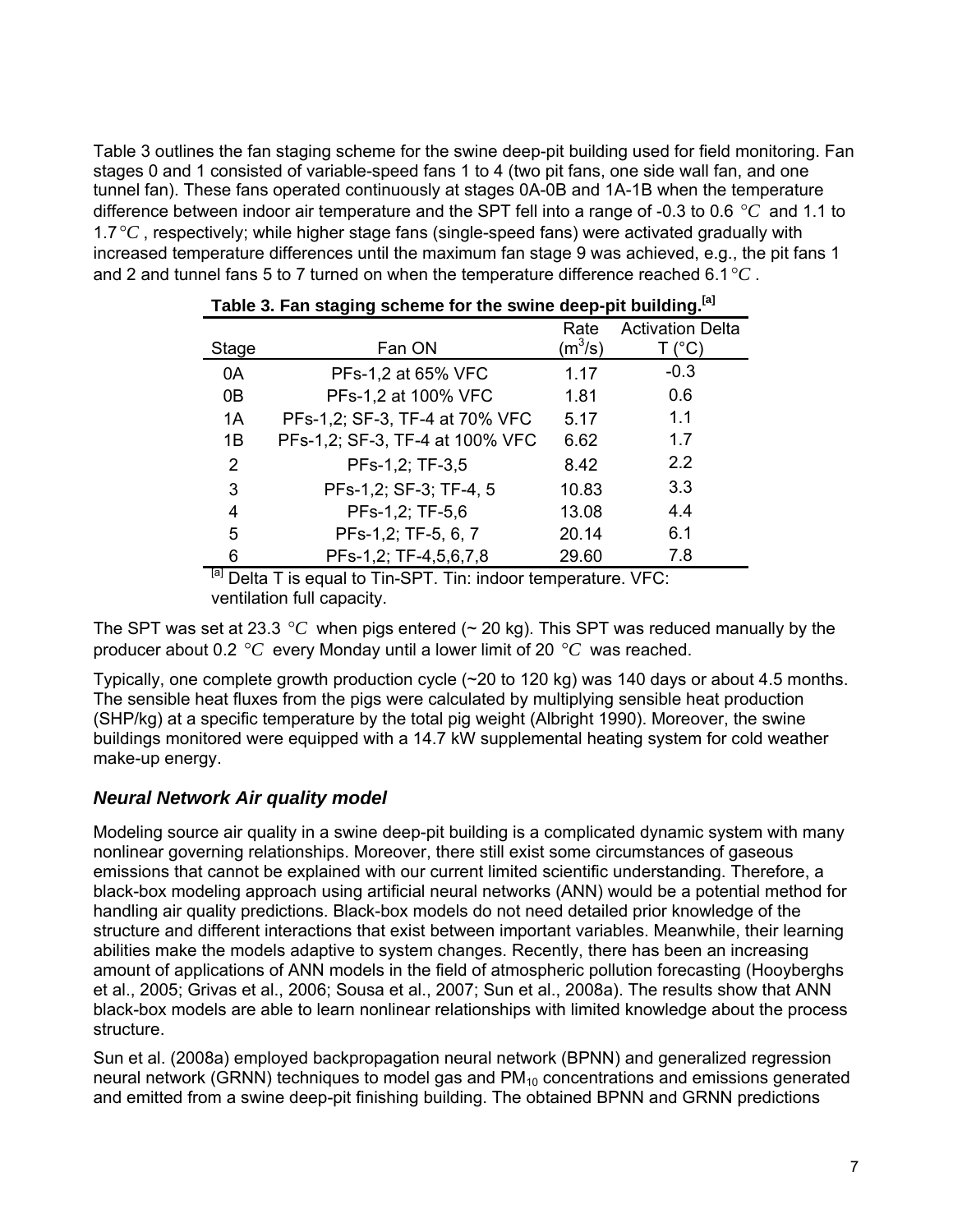were in good agreement with field measurements, with coefficient of determination ( $R^2$ ) values between 81.2% and 99.5% and very low values of systemic performance indexes. The good results indicated that ANN technologies were capable of accurately modeling source air quality within and from these livestock production facilities. Furthermore, it was found that the process of constructing, training, and simulating the BP network models was very complicated. The effective way of obtaining good BP modeling results was to use some trial-and-error methods and thoroughly understand the theory of backpropagation. Conversely, for the GRNN models, there was only one parameter (the smoothing factor) that needed to be adjusted experimentally. Additionally, the GRNN performance was not sensitive to randomly assigned initial values and the GRNN approach did not require an iterative training procedure as in the backpropagation method. Other significant characteristics of the GRNN in comparison to the BPNN were the excellent approximation ability, fast training time, and exceptional stability during the prediction stage. Thus, it was recommended in Sun et al. (2008a) that a GRNN be used for source air quality modeling.

In this current research, a GRNN model was developed to explore the complex and highly nonlinear relationships between air pollutants and many input variables on the diurnal and seasonal  $NH<sub>3</sub>$ , H<sub>2</sub>S, and CO<sub>2</sub> levels and emissions. This developed air quality model was then used to forecast long-term gas concentrations and emissions from a typical swine deep-pit building associated with five significant input elements: outdoor temperature obtained from a specific year or the TMY3 data; a typical swine growth cycle; and ventilation rate and indoor air temperature predicted by the transient BTA model (Sun and Hoff, 2009). It is noted that in the midwestern United States, it is common practice to store manure in deep holding concrete pits for one calendar year. This year-long slurry storage system is also a concentrated source for gas concentrations and emissions (Hoff et al., 2006). Therefore, in-house manure storage level was considered as an additional factor representing the deep-pit system for the AQP model. The manure depth changes with swine production time, from 0.3 m (empty pit) to 2.1 m (full pit) throughout the year. The full and empty events generally occur before and after slurry removal which is typically conducted once per year in the fall after harvest (i.e. October).

### *Typical meteorological year*

Selecting appropriate representative meteorological data is vitally important to accurately predict indoor climate and long-term air quality levels. Normally, a representative meteorological data consists of a multi-year and long-term average measured data series which would represent a year of prevailing weather conditions for a specific location. It is noted that the use of typical climatic parameters instead of multiple-year data can reduce a great deal of time and computation in computer simulation and facilitate performance comparisons of different system types, configurations, and locations. Therefore, typical weather data has been extensively used for building energy simulation and solar energy analysis to assess the expected heating and cooling costs for the design of industrial and residential buildings. Currently, the most prevalent weather representations are test reference year (TRY), typical meteorological year (TMY3), and weather year for energy calculations (WYEC2). These data sets are used for different simulation purposes (Pedersen, 2007): TRY is suited to short-term energy predictions due to the representation of weather characteristics; while TMY3 and WYEC2 are most suitable for long-term energy estimations because the data represents long-term weather features; TRY can be used for short-term and long-term predictions. Yang et al. (2007) investigated the energy simulation results for office buildings in the five main climate zones of China and compared the results using TMY2 with those using multi-year data (1971-2000). It was found that the TMY2 was able to predict monthly load and energy use within 5.4% of the long-term mean. Based on these results, it was concluded that the TMY3 data was an acceptable meteorological data set to be used for this current study.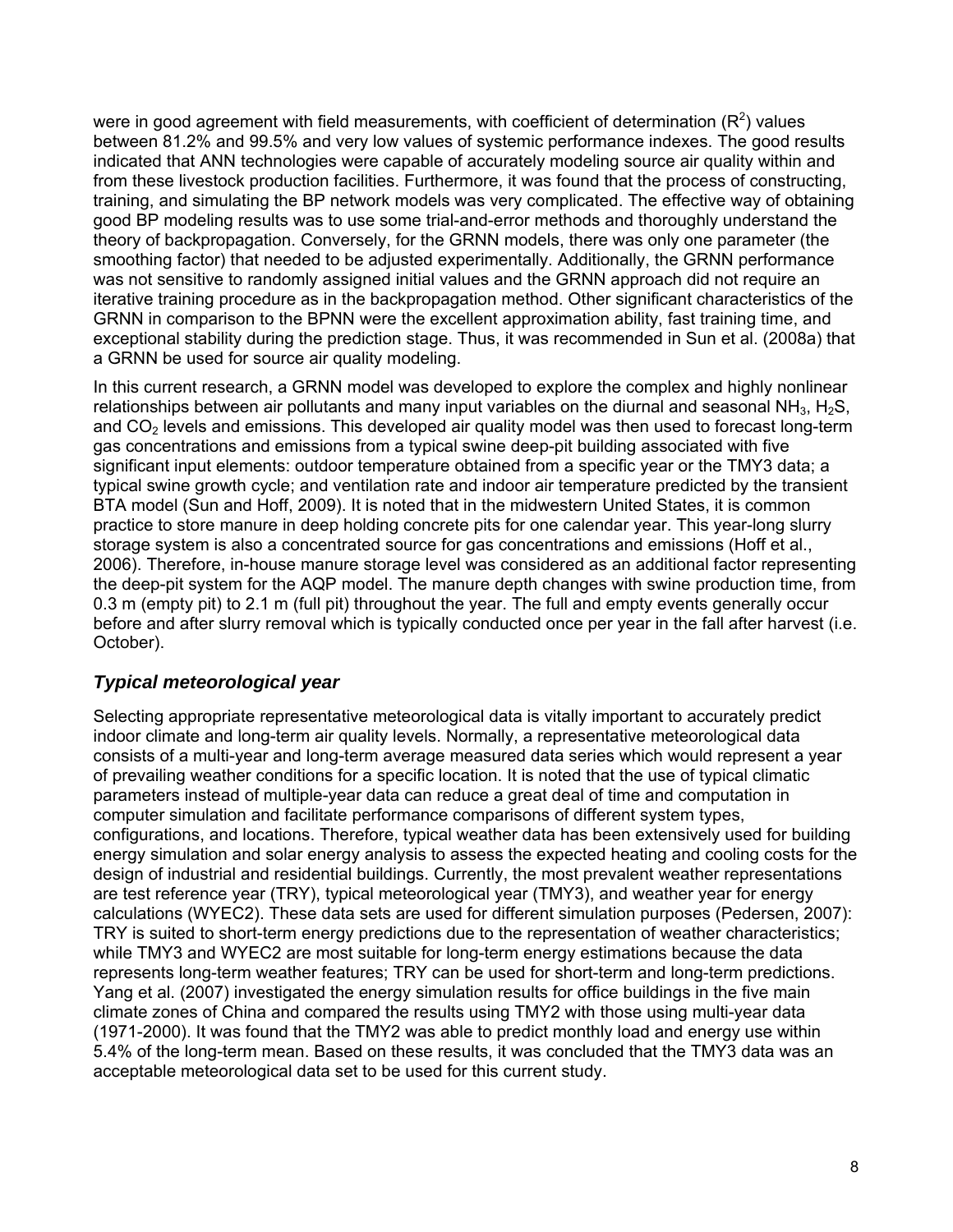TMY3 is composed of typical hourly meteorological values at a specific location over a long period of time (30 years). For each TMY3 dataset, 12 typical months are selected using statistics (Sandia method; NSRDB, 2008) determined by five important parameters: global radiation on a horizontal surface, direct normal radiation, dry bulb and dew point temperatures, and wind speed (NSRDB, 2008). These important parameters were chosen because solar radiation determines the heat gain; dry bulb temperature and wind speed determine heat loss by convection; and dew point temperature is an absolute measure of humidity, which determines latent energy. The 12 judged most typical months were picked by the Sandia approach to form a complete year. Due to adjacent TMY3 months from different years, linear interpolation was performed to smooth the gap for 6 hours on each side of adjacent months. In each TMY3 month, mean values of the TMY3 elements are the closest to the averages of the elements for multiple years. Thus, the TMY3 can represent long-term average climatic conditions.

#### *Model performance evaluation measures*

*N*

Statistical measures, such as mean absolute error (MAE), coefficient of mass residual (CRM), index of agreement (IoA), and Nash-Sutcliffe model efficiency (NSEF) can be used to quantify the differences between modeled output and actual measurements, and provide a numerical description of the goodness of the model estimates (Nash and Sutcliffe, 1970; Willmott, 1982; Sousa et al., 2007). The following statistical measures were employed to ensure the quality and reliability of the BTA model predictions.

$$
MAE = \frac{1}{N} \sum_{i=1}^{N} |P_i - O_i|
$$
 (4)

$$
CRM = \frac{\sum_{i=1}^{N} P_i - \sum_{i=1}^{N} O_i}{\sum_{i=1}^{N} O_i}
$$
\n(5)

$$
IoA = 1 - \frac{\sum_{i=1}^{r} (P_i - O_i)^2}{\sum_{i=1}^{N} (Q_i - \overline{O}| + |P_i - \overline{O}|)^2}
$$
(6)

NSEF = 
$$
\frac{\sum_{i=1}^{N} (O_i - \overline{O})^2 - \sum_{i=1}^{N} (P_i - O_i)^2}{\sum_{i=1}^{N} (O_i - \overline{O})^2}
$$
 (7)

Where *N* is the total number of observations, *Pi* is the predicted value of the *ith* observation, *Oi* is the observed value of the *ith* observation, and  $\overline{O}$  is the mean of the observed values.

The MAE estimates the residual error, expressed in the same unit as the data, which gives a global idea of the difference between the observed and predicted values. The CRM measures the tendency of the model to overestimate or underestimate the measured values. The IoA compares the difference between the mean, the predicted and the observed values, indicating the degree of error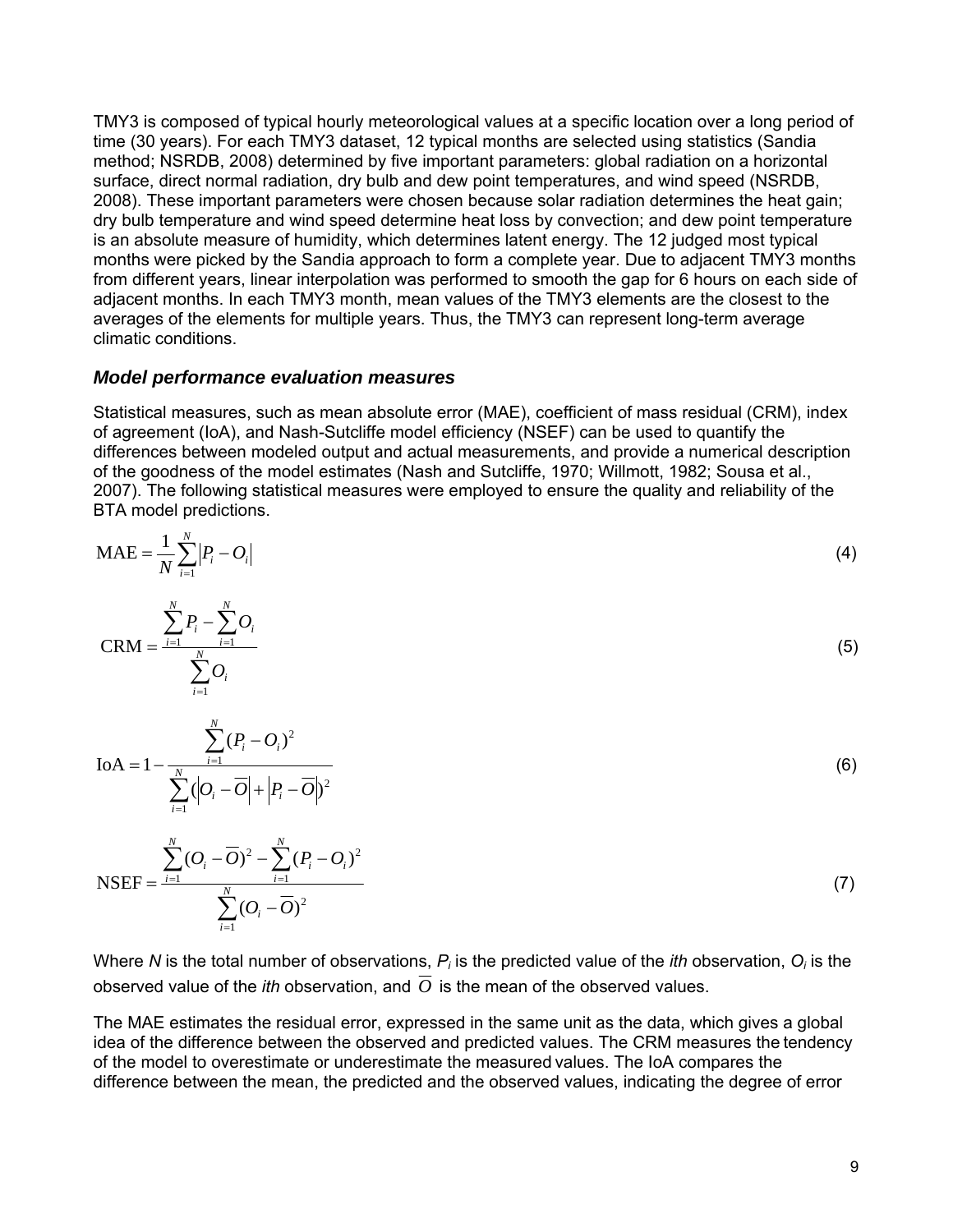for the predictions. The NSEF evaluates the relative magnitude of the residual variance in comparison with the measurement variance.

In addition to the statistical measures identified above, the predictive accuracy of model outputs were examined through graphical presentations of the predicted vs. observed values.

# **Results and Discussion**

In this section, a comparison was made between the predicted and actual gas concentrations and emissions in 2003 to evaluate the accuracy of the BTA-AQP model estimates. In addition, the simulated results using the TMY3 data set and a five-year mean weather data set were compared to validate the assumption that the TMY3 could accurately represent long-term source air quality levels. Finally, overall prediction errors of the BTA-AQP model were analyzed and future work is identified for improving the model.

## *BAT-AQP Model Evaluation*

The monthly average predicted vs. field collected  $NH<sub>3</sub>$  concentrations and emissions in 2003 are shown in figure 2. The absolute error (AE) was used to quantify the difference between the monthly predicted and field collected values. It was observed that AE ranged from 0.3% underestimation in October to 16.0% overestimation in December with an overall average value of 4.3 % for NH<sub>3</sub> concentration. The 16% absolute error in December was probably due to two growth cycles appearing in the same month, i.e., mature pigs (120 kg) were gradually shipped to market in early December and smaller pigs (~20kg) entered at the end of December. During these times, air quality levels and indoor climate were highly influenced by the management of the swine barn and workers' involvement, which were not considered as a factor in the development of the BTA-AQP model. It can be further seen in figure 2 that the AE varied from 0.4% overestimation in August to 23% underestimation in April with an overall average value of 8.3% for  $NH<sub>3</sub>$  emission. The big difference between the predicted and actual  $NH<sub>3</sub>$  emission in April may be attributed to a lower ventilation rate predicted by the BTA model as compared with actual values (mean predicted vs. field measured ventilation rate was 2.67 vs. 3.40  $m^3 s^1$ ) and lower estimations of NH<sub>3</sub> concentration.



Figure 2. Predicted vs. field  $NH<sub>3</sub>$  concentrations and emissions in 2003.

The monthly average predicted vs. field collected  $H<sub>2</sub>S$  concentrations and emissions in 2003 are shown in figure 3. The absolute error ranged from 2% underestimation in September to 37% overestimation in July with an overall average value of 10.5 % for H2S concentration. The 37% overestimation in July could be explained by the fact that some important variables were excluded in the  $H<sub>2</sub>S$  predictive model, such as manure characteristics and surface temperature. The manure temperature may be an important variable affecting  $H_2S$  release in hot weather. Moreover, in early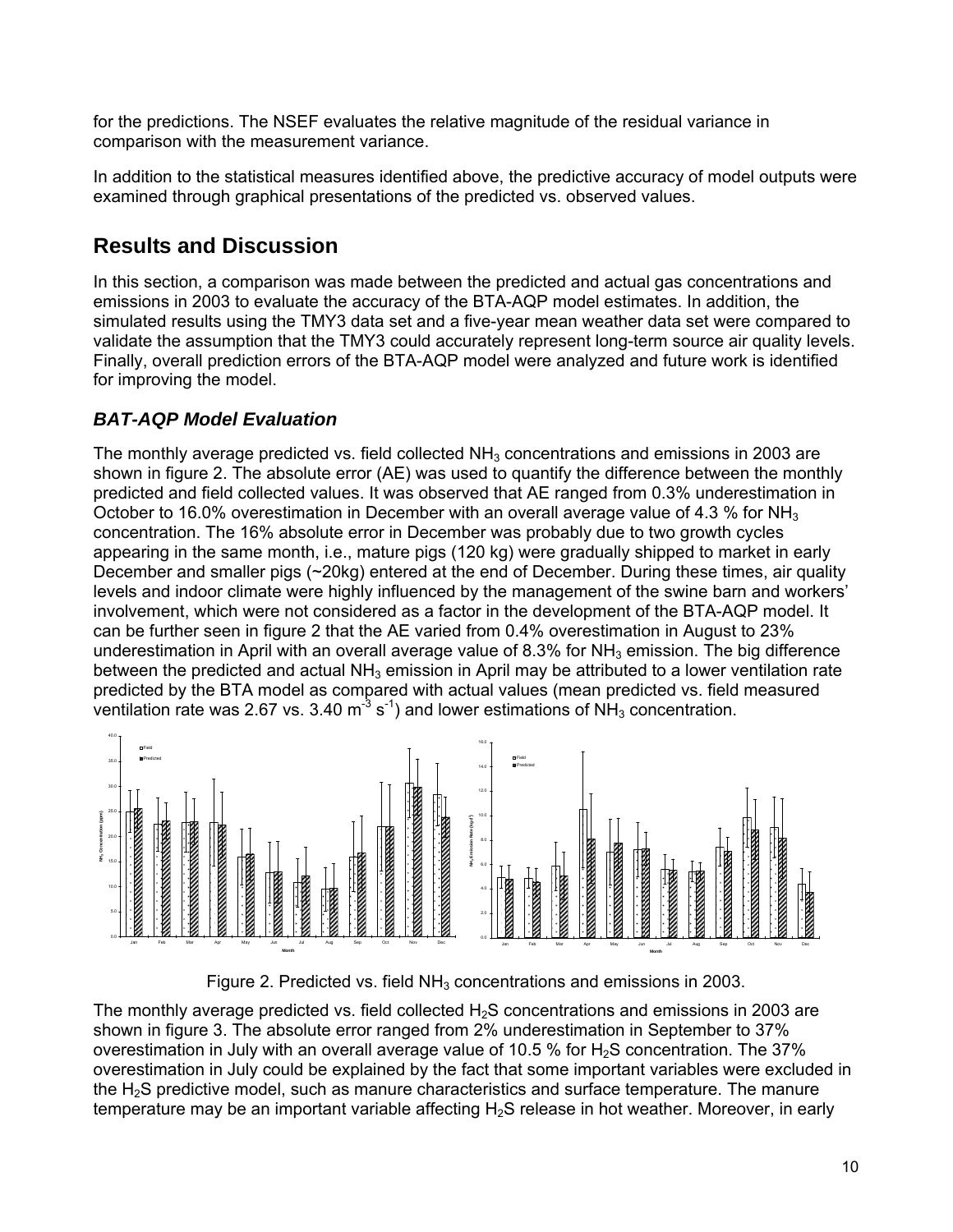July, some underestimated ventilation rates were observed at the beginning of a new swine growth cycle resulting in a corresponding higher predicted  $H_2S$  concentration. For  $H_2S$  emissions, the absolute error varied from 1% underestimation in January to 27% underestimation in December with an overall average value of 11.1 %. Again, the poor forecasting performance that occurred in December were mainly due to the model's inability in estimating gas concentrations resulting from barn management and pig activity. Furthermore, it was found that the BTA-AQP model with an additional variable, in-house manure level, could largely improve H<sub>2</sub>S prediction accuracy. When inhouse manure level was incorporated into the model, the overall average AE dropped to 11% from an original 24% without manure depth considered.



Figure 3. Predicted vs. field  $H_2S$  concentrations and emissions in 2003.

The monthly average predicted vs. field collected  $CO<sub>2</sub>$  concentrations and emissions in 2003 are illustrated in figure 4. The absolute error ranged from 0.3% overestimation in February to 10.9% overestimation in July with an overall average value of 2.8 % for  $CO<sub>2</sub>$  concentration. For  $CO<sub>2</sub>$ emissions, the AE varied from 1.6% underestimation in September to 28.3% underestimation in April with an overall average value of 7.7 %. The relatively inaccurate ventilation rate predictions, in comparison to other monthly fitted values, led to greater absolute error in  $CO<sub>2</sub>$  emission calculation in April.



Figure 4. Predicted vs. field  $CO<sub>2</sub>$  concentrations and emissions in 2003.

Table 4 summarizes the statistical performance of the BTA-AQP model for predicting monthly average gas concentrations and emissions in 2003. The annual predicted averages and standard deviations (S.D.) of gas concentrations and emissions were in very good agreement with the actual measurements. For all the parameters, the MAE/S.D. (S.D. is the standard deviation of the measured data) ratios were less than 0.5, indicating that the BTA-AQP models' performance for the residual variations were very good. The CRM values approximated to 0, meaning that there was no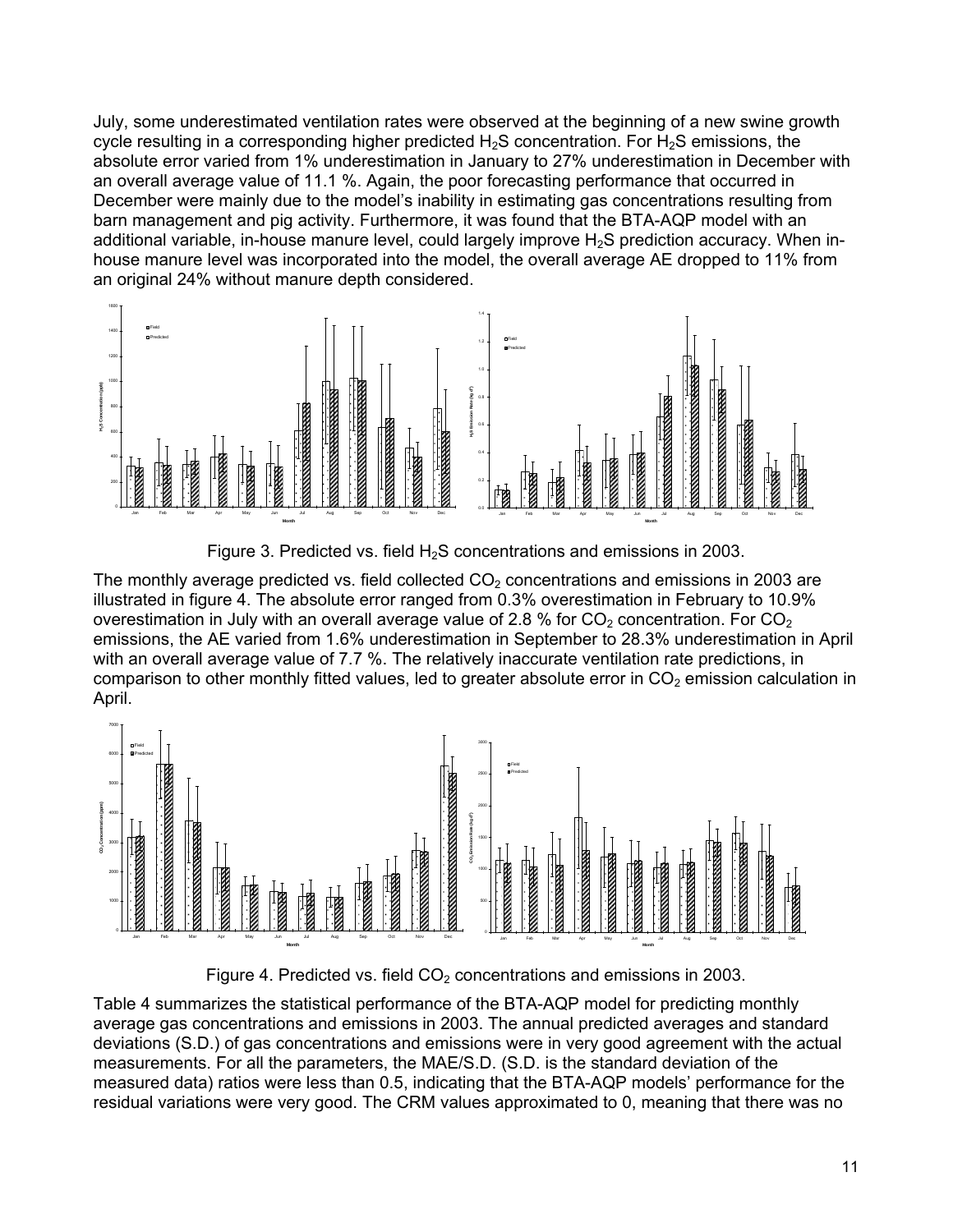systematic under- or over- prediction by the BTA-AQP model. The IoA values were close to 1, implying excellent agreement between the observed and predicted values. The Nash-Sutcliffe EF values were greater than 0.5, indicating that the simulated data matched the measured data very well. Therefore, the BTA-AQP model was able to accurately predict indoor climate and gas concentrations and emissions from the monitored swine deep-pit building.

| $\frac{1}{2}$ and $\frac{1}{2}$ . Olderstrange formative of the DTA-AQT includes. |                   |                     |       |            |      |      |  |
|-----------------------------------------------------------------------------------|-------------------|---------------------|-------|------------|------|------|--|
| Parameter                                                                         | Actual $\pm$ S.D. | Predicted ±<br>S.D. | MAE   | <b>CRM</b> | loA  | EF   |  |
| $NH3Con$ (ppm)                                                                    | $19.9 \pm 6.8$    | $19.8 \pm 6.1$      | 0.9   | $-0.005$   | 0.99 | 0.95 |  |
| $NH3ER$ (kg d <sup>-1</sup> )                                                     | $6.86 \pm 2.04$   | $6.37 \pm 1.69$     | 0.63  | $-0.071$   | 0.94 | በ 79 |  |
| $H2SCon$ (ppb)                                                                    | $553 \pm 260$     | $546 \pm 260$       | 62    | $-0.011$   | 0.97 | 0.87 |  |
| $H2SER (kg d-1)$                                                                  | $0.473 \pm 0.295$ | $0.463 \pm 0.293$   | 0.052 | $-0.021$   | 0.99 | 0.94 |  |
| $CO2Con$ (ppm)                                                                    | $2636 \pm 1618$   | $2633 \pm 1556$     | 64    | $-0.001$   | 0.99 | 0.99 |  |
| $CO2ER (kg d-1)$                                                                  | $1226 \pm 280$    | $1153 \pm 185$      | 107   | $-0.059$   | 0.85 | 0.60 |  |

**Table 4. Statistical performance of the BTA-AQP models.[a]**

[a] Con and ER indicate the concentrations and emissions, respectively.

## Long-term NH<sub>3</sub>, H<sub>2</sub>S, and CO<sub>2</sub> concentrations and emissions

A comparison was made between the TMY3 data set and the long-term mean weather data and the corresponding air quality predicted by the BTA-AQP model in order to investigate how the air quality values using a TMY3 data set followed actual long-term means. The long-term period of time used in this study was selected from 2004 to 2008 due to the availability of a complete online weather data set in the region near the monitored swine facility. The Des Moines International Airport was chosen as the TMY3 site, which is about 100 kilometers away from the swine facility used for field data collection, since it is the closest Class I site in the Iowa TMY3 data set. Class I stations are those with the lowest uncertainty in weather information. Figure 5 illustrates the relationship between the long-term mean (i.e. on-site 5-year average data) and the TMY3 generated values for outside temperature. The minimum and maximum dashed lines represent the minimum and maximum ranges of the outside temperature during the selected 5-year period (2004-2008). It was observed that the TMY3 data fell within the min-max range but some noticeable differences between the TMY3 and the long-term means were evident especially in February, May, August, and December. The overall absolute error between data sets was 16.3% throughout the year.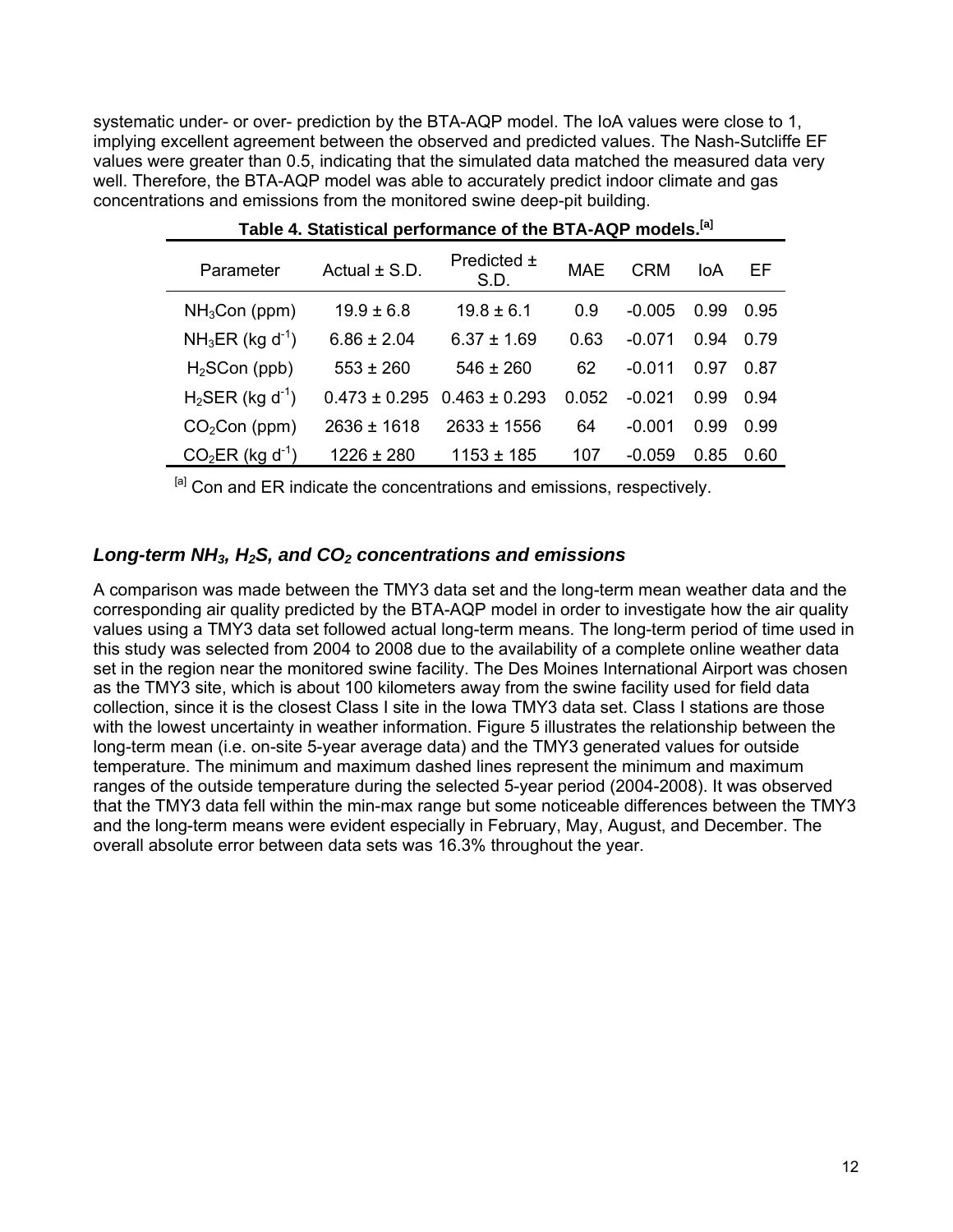

Figure 5. TMY3 vs. long-term mean for the outside temperature.

Figures 6 and 7 summarize monthly ventilation rate and indoor temperature estimated by the BTA model using the TMY3 data set and the on-site 2004-2008 weather data, respectively. The monthly ventilation rate predictions were higher than the long-term means during warm weather but closely matched the long-term means during cold weather conditions (figure 5). This probably was caused by the discrepancy in outdoor temperature between the TMY3 data set and the 2004-2008 weather data, i.e., relatively higher outdoor temperature using the TMY3 in the summer resulted in a higher estimated ventilation rate. Conversely, the predicted indoor temperatures were in good agreement with the long-term means (figure 7). The overall absolute error was less than 2.0%.



Figure 6. TMY3 vs. long-term mean for the estimated ventilation rate.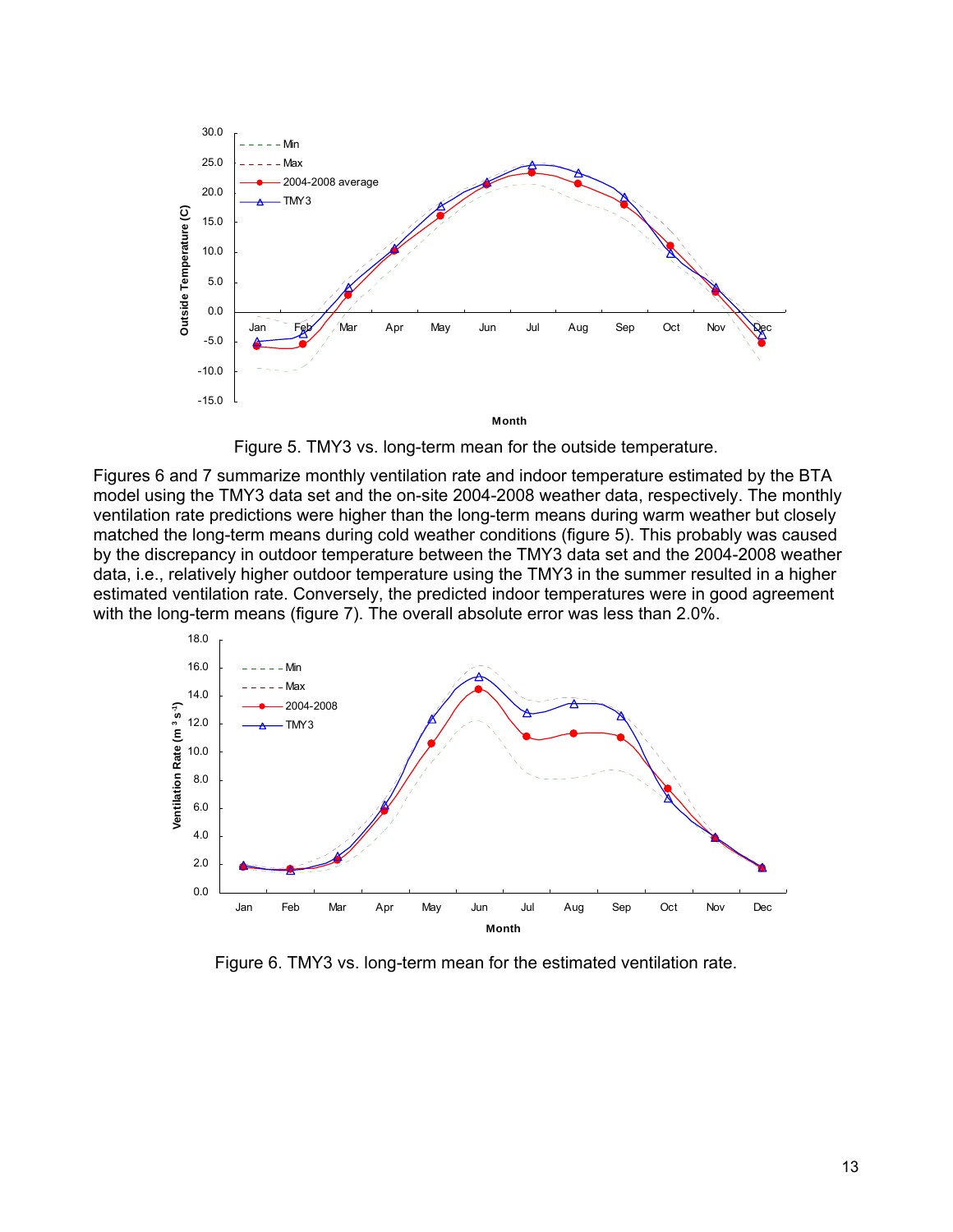

Figure 7. TMY3 vs. long-term mean for the estimated indoor temperature.

The monthly air quality predictions for the TMY3 were compared with the averaged results of the 5 year period and these are shown in figure 8. It was found that the  $NH_3$ , H<sub>2</sub>S, and CO<sub>2</sub> concentrations and emissions obtained by the TMY3 data set and the long-term air quality means were between the minimum and maximum values of the five individual year simulations, and the TMY3 predictions followed the long-term means well. It can be further seen that the TMY3 values were within 6.1%, 6.1%, and 5.0% of the mean weather year annual total for the NH<sub>3</sub>, H<sub>2</sub>S, and CO<sub>2</sub> concentrations respectively and 3.0%, 2.7%, and 2.5% of the mean weather year annual total for the NH<sub>3</sub>, H<sub>2</sub>S, and  $CO<sub>2</sub>$  emissions respectively. These good agreements between the TMY3 data set predictions and the long-term means indicate that TMY3 data can be used in performing accurate long-term simulations of source air quality.

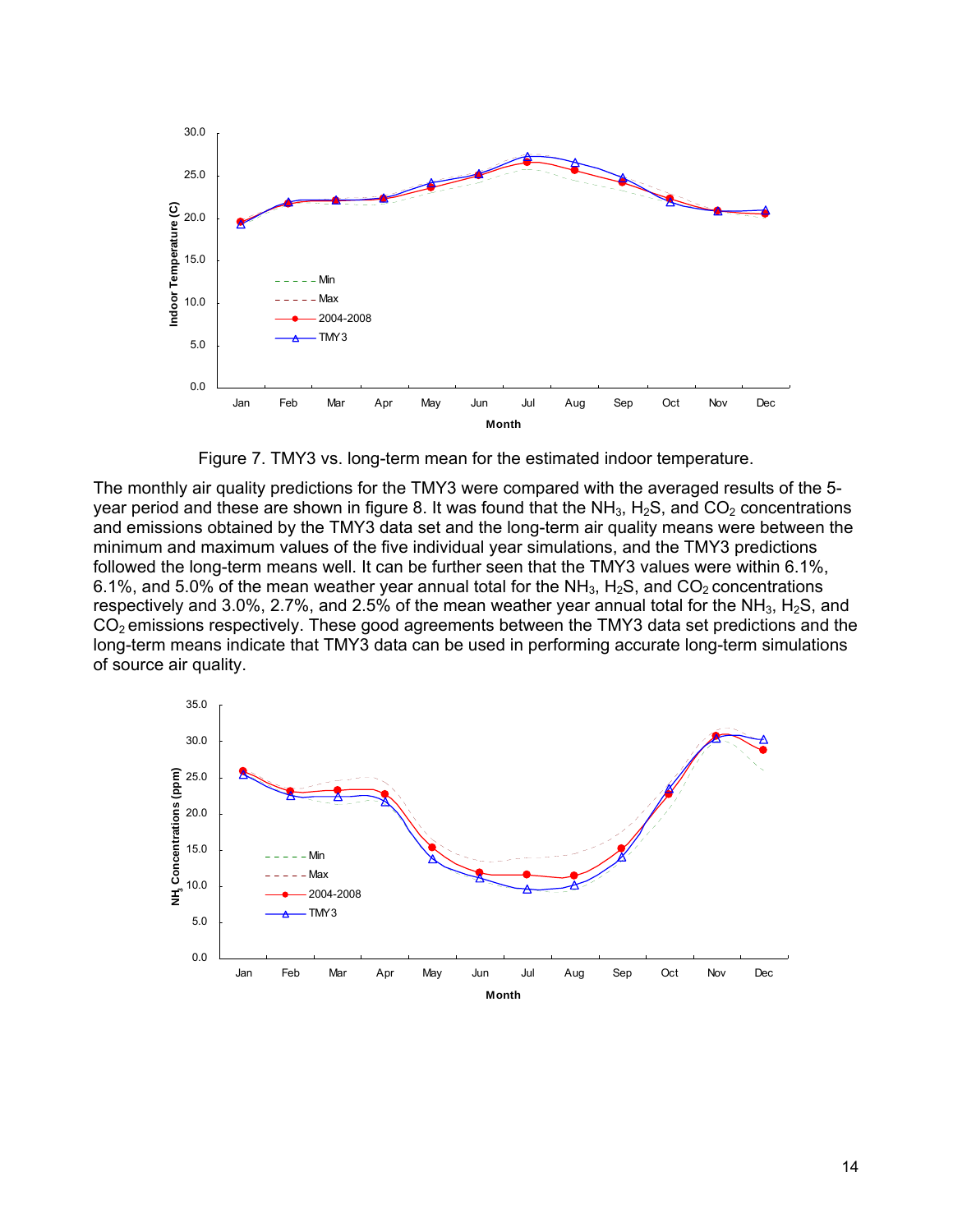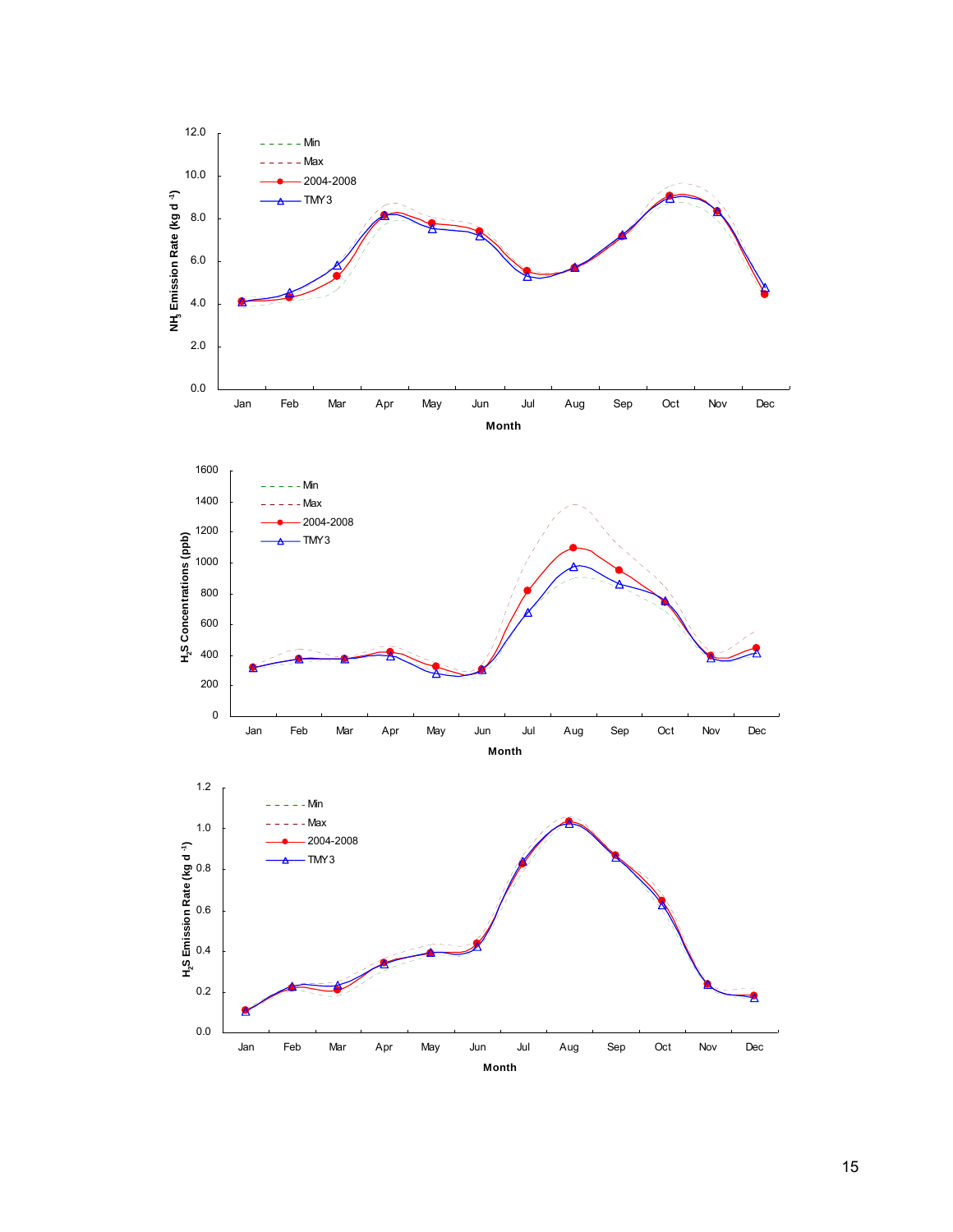

Figure 8. TMY3 vs. long-term mean for the monthly air quality values

 $(NH<sub>3</sub>, H<sub>2</sub>S and CO<sub>2</sub> concentrations and emissions).$ 

Table 5 gives the absolute errors for comparing predicted annual gas concentrations and emissions using the TMY3 and a single year weather data. No major differences were observed between annual TMY3 and any one single year in terms of air quality values. The minimum AE (2.4%) occurred with  $CO_2$  emissions in 2007 while the maximum AE (10.2%) appeared in H<sub>2</sub>S concentration in 2004, which suggests that annual gas concentrations and emissions can be obtained by a TMY3 data set instead of an individual year weather data without resulting in large errors. These results show that a Class I TMY3 data set can be used to evaluate annual air quality levels within an acceptable accuracy, especially for the livestock producers and environment researchers who might not be able to acquire complete and Class I level local weather information near a particular animal facility. However, it should be noted that TMY3 data is not appropriate to estimate peak values for a particulate period of time. Also, it cannot be used for real-time air quality predictions.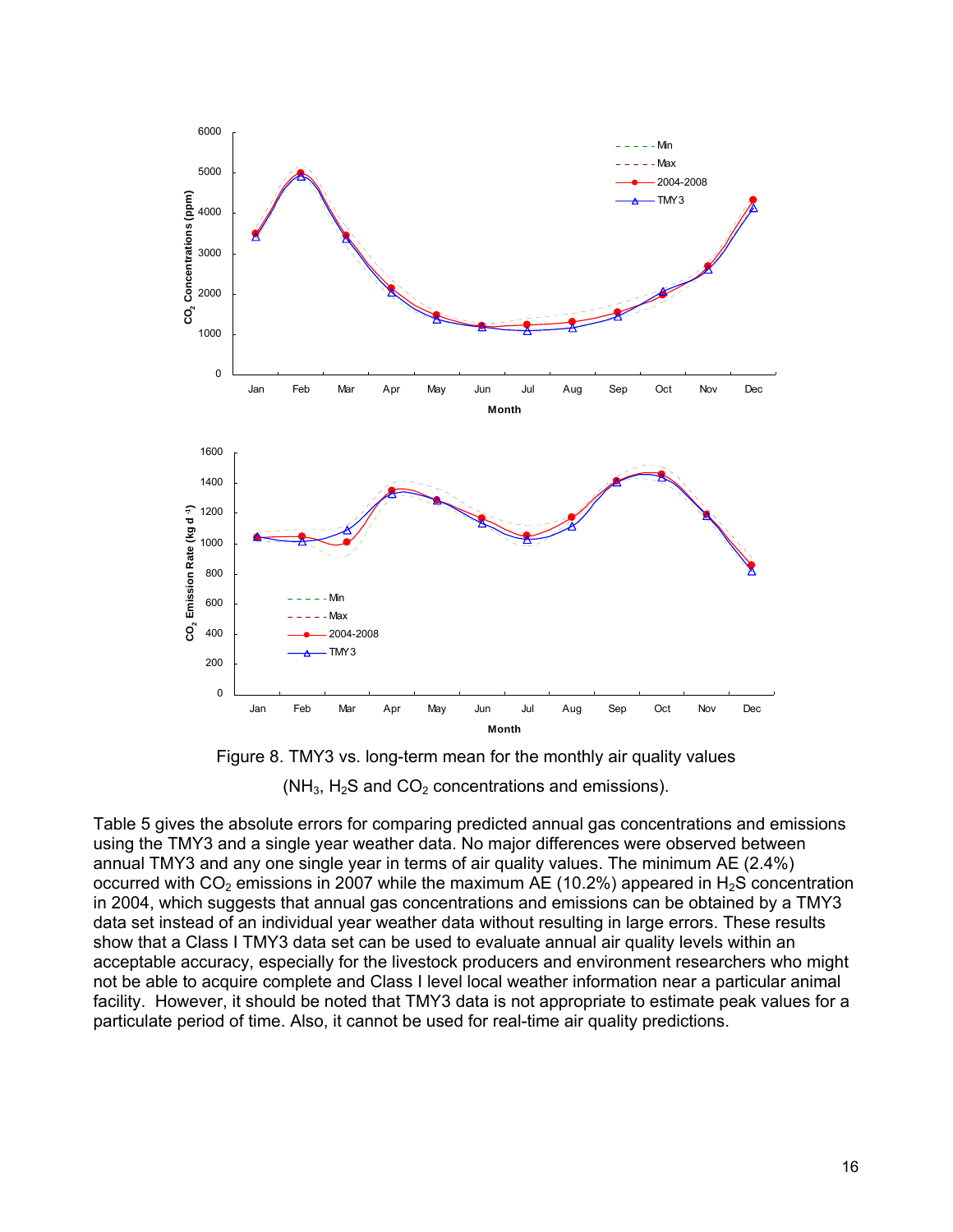| Year | NH <sub>3</sub> Con | NH <sub>3</sub> ER | H <sub>2</sub> SCon | H <sub>2</sub> SER | CO <sub>2</sub> Con | CO <sub>2</sub> ER |
|------|---------------------|--------------------|---------------------|--------------------|---------------------|--------------------|
| 2004 | $8.4\%$             | 2.7%               | $10.2\%$            | $2.7\%$            | 6.5%                | 3.6%               |
| 2005 | 6.1%                | 4.9%               | 7.1%                | 3.3%               | 54%                 | 3.3%               |
| 2006 | 4.9%                | 4.7%               | 6.3%                | 6.8%               | 4 1%                | 3.7%               |
| 2007 | 5.3%                | 3.2%               | 6.7%                | 4.3%               | 57%                 | 2.4%               |
| 2008 | 8.6%                | 4.9%               | 8.1%                | 6.6%               | $7.7\%$             | 4.7%               |

**Table 5. Comparison of predicted air quality using the TMY3 and a single year.[a]**

<sup>[a]</sup> Con and ER indicate concentrations and emissions, respectively.

#### *Overall model error analysis and future work*

The developed BTA-AQP model and TMY3 data can be used for accurately predicting indoor climate and long-term gas concentrations and emissions, but improvement in its accuracy should be made according to the following sources of error:

(1) Uncertainties in source air quality data. Since the source air quality data is important to develop the BTA-AQP model and evaluate the model predictive performance, more efforts should be made to maximize confidence, credibility, and consistency of the measured data;

(2) Prediction errors of the BTA model. As the number of assumptions in a model increases, the accuracy and relevance of the model diminishes. For example, the simulated supplemental heaters turning on and off during cold weather resulted in spikes of the predicted ventilation rate and corresponding low indoor temperature. These predictions largely differed from the actual hourly measurements. Thus, more attention should be given to the supplemental heater simulation in future work. The swine heat production data used in this research was from ASABE standards established decades ago. With improved genetics and feed management and diets, swine heat production (HP) has been changed in recent years. Brown-Brandl el al. (2004) reported that the lean percent increase of 1.55% in the last 10 years has caused an increase in HP by approximately 15%. Future work is needed to collect new swine HP data from the latest literature;

(3) Prediction errors of the AQP model. The accuracy of the artificial neural network AQP model depends on the completeness of the data set and availability of various model input factors that significantly affect source air quality. The complete emission profiles should cover all possible swine production stages for a long period of time. In this study, one-year source air quality data was used that might not capture all of the relationships between gaseous concentrations and emissions and theses input factors. More gas measurements are needed to expand the size of the data set. For the model input parameters, more important factors beyond indoor and outdoor temperatures, ventilation rate, swine growth cycle, and in-house manure storage level, should be considered and incorporated in the model. Added variables such as feed nutrient content, management practices, and manure temperature might prove to be important input variables. When pigs grow, the amount and composition of the feed intake change, as do the amount and composition of the manure. Thus, the amount of gas generation tends to increase. However, sharp decreases in the amount of daily nitrogen excretion were found when diet formulation changes were implemented. This adjustment process alleviates the amount of nitrogen in the manure converted to ammonia and other gases. Swine management practices are also vital factors to determine air quality levels. Good management practices can maintain proper environment requirements for the animals and decrease daily air emissions. Manure temperature might be a factor that may directly influence  $H_2S$  release; and,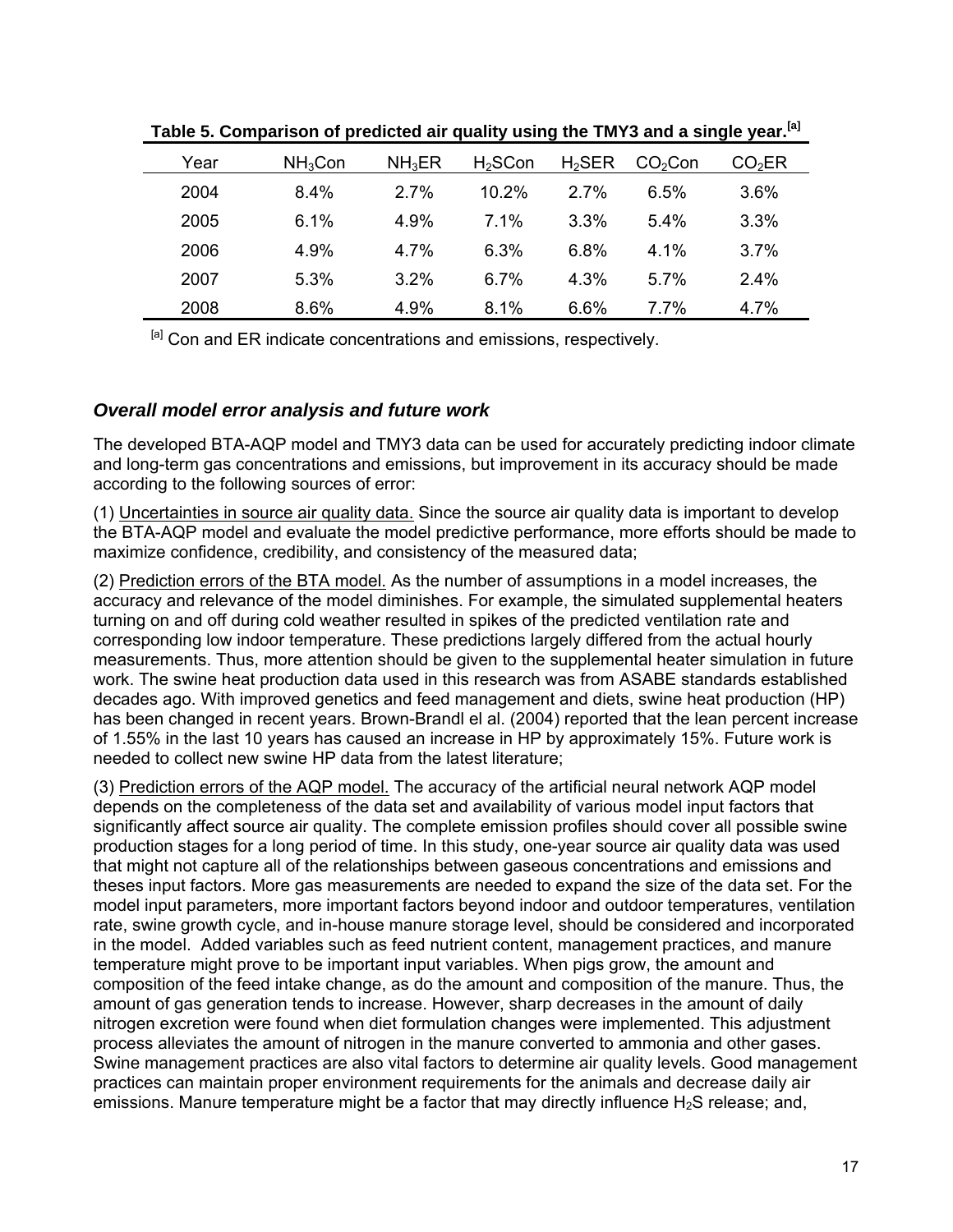(4) Bias error of the TMY3 and its limited application. Uncertainty values exist in the meteorological elements of the TMY3 data set (NSRDB, 2008). Additionally, TMY3 data is suitable for simulating solar energy conversion systems and building systems since each TMY3 month was selected according to five elements (global horizontal radiation, direct normal radiation, dry bulb and dew point temperatures, and wind speed) which are the most important for solar energy and building systems. No literature has shown that the TMY3 data is suited to air quality predictions as well. Therefore, further research may focus on the development of new TMY data that is determined to be more appropriate for air quality simulations.

# **Summary and Conclusions**

The over-arching goal of this study was to develop a building thermal analysis and air quality predictive (BTA-AQP) model to quantify indoor climate and long-term air quality (ammonia, hydrogen sulfide and carbon dioxide concentrations and emissions) from swine deep-pit buildings.

A comparison was made between the predicted and actual gas concentrations and emissions collected in 2003 in order to evaluate the accuracy of the BTA-AQP model estimates. It was found that the mean absolute errors between the monthly predicted and field collected values were 4.3%, 10.5%, and 2.8% for the NH<sub>3</sub>, H<sub>2</sub>S, and CO<sub>2</sub> concentrations respectively and 8.3%, 11.1%, and 7.7% for the NH<sub>3</sub>, H<sub>2</sub>S, and CO<sub>2</sub> emissions respectively. For all the predicted parameters, the MAE/S.D. (S.D. is the standard deviation of the measured data) ratios were less than 0.5; the CRM values approximated to 0; the IoA values were close to 1; and the Nash-Sutcliffe EF values were greater than 0.5. These good model performance ratings indicated that the BTA-AQP model was able to accurately predict indoor climate and gas concentrations and emissions from swine deep-pit buildings.

The monthly air quality values estimated by the BTA-AQP model using TMY3 data were compared with those using 5-year averaged on-site weather data. It was observed that the predictions using TMY3 data followed the long-term mean patterns very well, which suggests that TMY3 data can be used in performing accurate long-term simulations of source air quality. In addition, annual gas concentrations and emissions can be obtained using TMY3 data instead of an individual year weather data without resulting in large errors. These results demonstrate that a convenient approach to evaluate annual air quality levels within an acceptable accuracy is possible without long-term expensive on-site measurements. However, it should be noted that the TMY3 data is not appropriate to estimate peak values for a particulate period of time or for real-time estimates.

Improvement in the BTA-AQP model accuracy should be made according to four main sources of error: Uncertainties in air quality data; Prediction errors of the BTA model; Prediction errors of the AQP model, and Bias errors of the TMY3 data and its limited application.

# **Acknowledgements**

The authors wish to acknowledge the USDA-IFAFS funding program for providing the funds required to collect the field data used in this research project and the USDA-Special Grants funding program for providing the funds for this specific research project. Their support is very much appreciated.

# **References**

Aarnink, A. J. A., and A. Elzing. 1998. Dynamic model for ammonia volatilization in housing with partially slatted floors, for fattening pigs. *Livestock Prod. Sci.* 53(2): 153-169.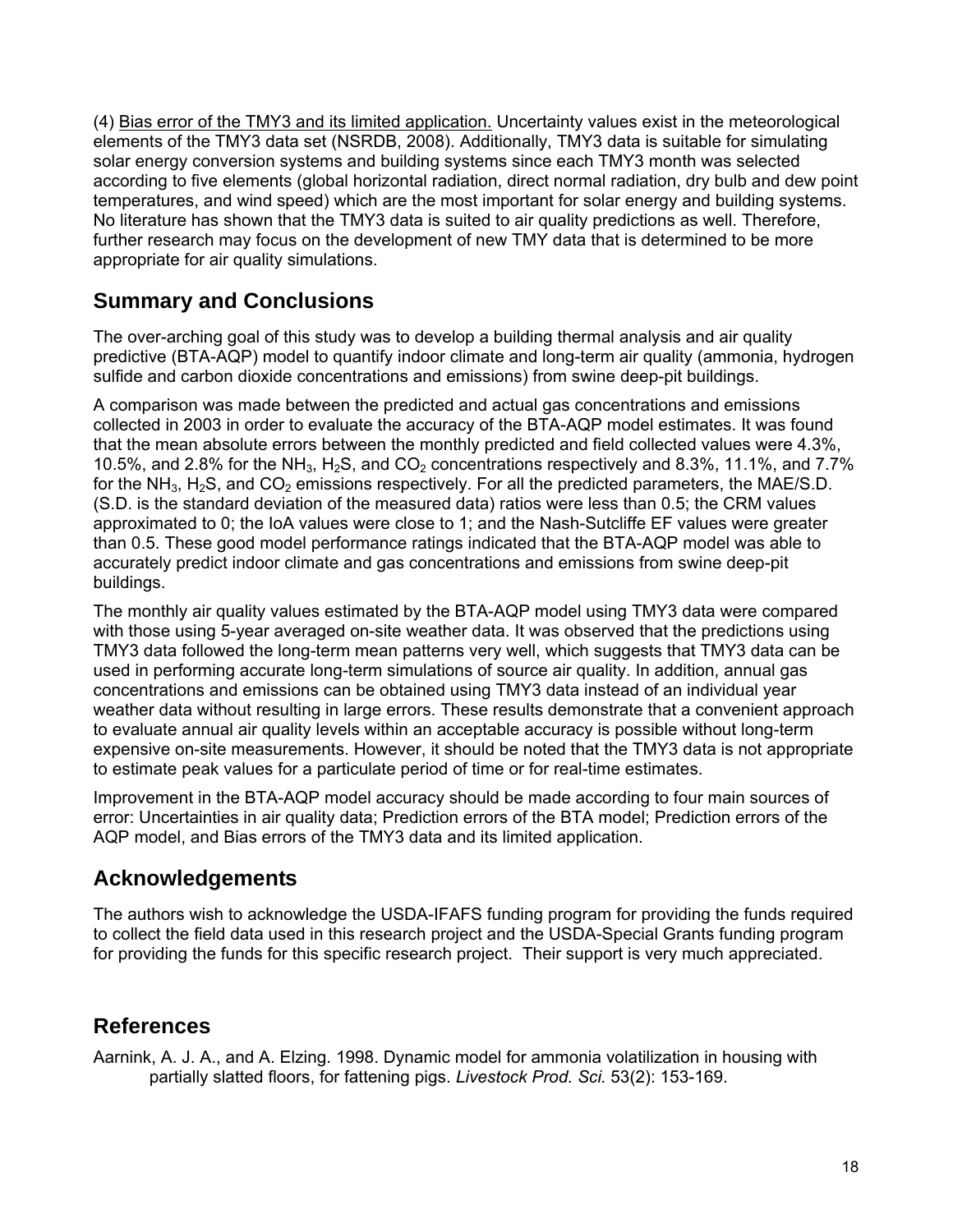- Albright, L. D. 1990. Chapter 5: Steady-state energy and mass balance. In *Environment Control for Animals and Plants*, 143-172. St. Joseph, Mich.: ASAE.
- Brown-Brandl, T.M., J.A. Nienaber, H. Xin, and R. S. Gates. 2004. A literature review of swine heat and moisture production. *Trans. ASAE* 47(1): 259-270.
- Dunning, T., and D.A. Freedman. 2008. Handbook of Social Science Methodology: Modeling selection effects. London: Sage.
- Grivas, G., and A. Chaloulakou. 2006. Artificial neural network models for prediction of PM10 hourly

concentrations, in the greater area of Athens, Greece. *Atmos. Environ.* 40(7): 1216‐1229.

Heber, A. J., J. Ni, T. T. Lim, P. Tao, A. M. Schmidt, J. A. Koziel, D. B. Beasley, S. J. Hoff, R. E. Nicolai, L. D. Jacobson, and Y. Zhang. 2006. Quality assured measurements of animal

building emissions: Gas concentrations. *J. Air and Waste Mgmt. Assoc.* 56(10): 1472‐1483.

- Hoff , S. J., D. S. Bundy, M. A. Nelson, B. C. Zelle, L. D. Jacobson, A. J. Heber, J. Ni, Y. Zhang, J. A. Koziel, and D. B. Beasley. 2006. Emissions of ammonia, hydrogen sulfide, and odor before, during, and after slurry removal from a deep-pit swine finisher. *J. Air & Waste Manage. Assoc.* 56 (5): 581-590.
- Hooyberghs, J., C. Mensink, G. Dumont, F. Fierens, and O. Brasseur. 2005. A neural network forecast for daily average PM10 concentrations in Belgium. *Atmos. Environ.* 39(18):

3279‐3289.

Jacobson, L. D., H. Guo, D. R. Schmidt, R. E. Nicolai, J. Zhu, and K. A. Janni. 2005. Development of

the OFFSET model for determination of odor‐annoyance‐free setback distances from animal

production sites: Part I. Review and experiment. *Trans. ASABE* 48(6): 2259‐2268.

Kai, P., B. Kaspers, and T. van Kempen. 2006. Modeling source of gaseous emissions in a pig

house with recharge pit. *Trans. ASABE* 49(5): 1479‐1485.